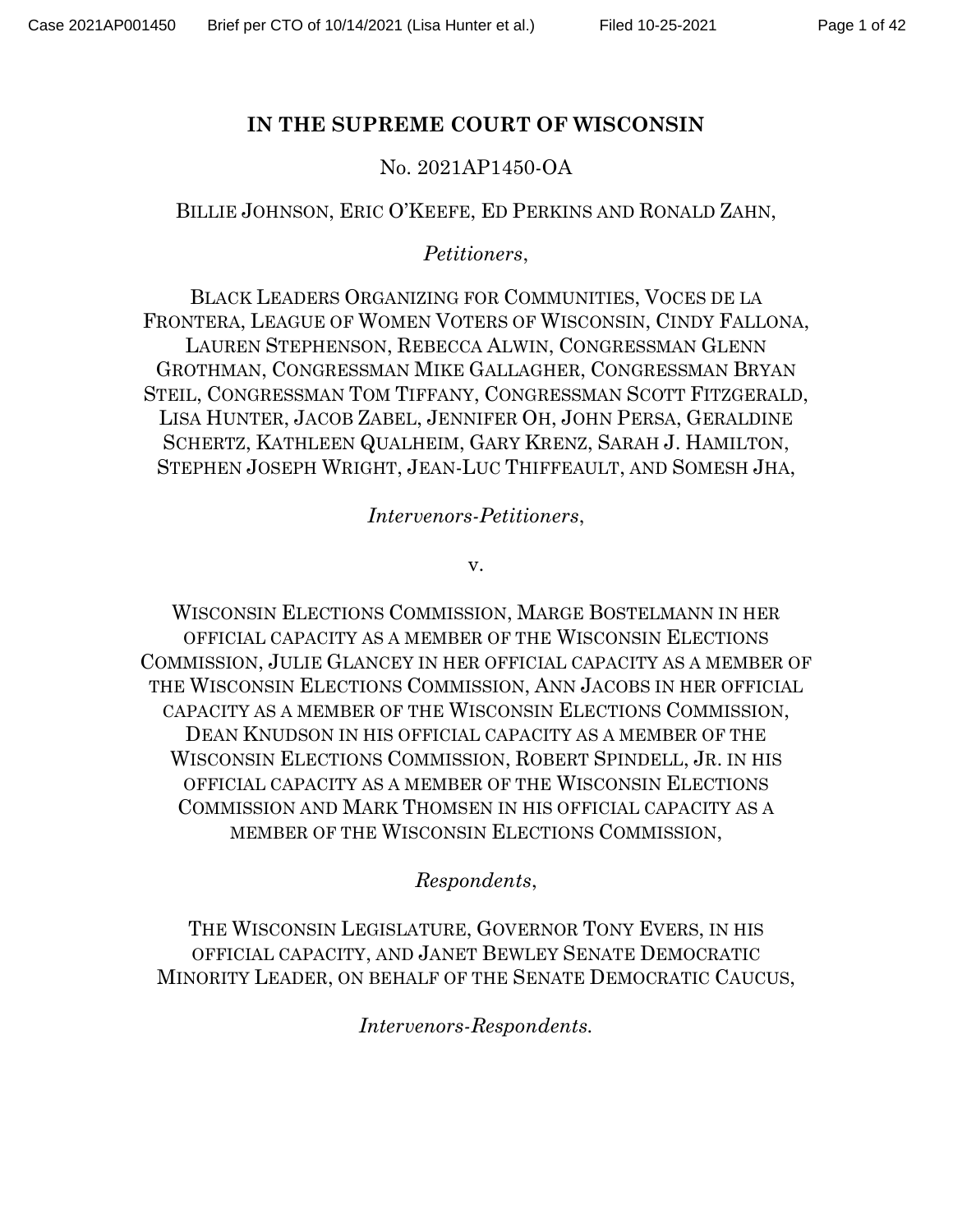## HUNTER INTERVENOR-PETITIONERS' BRIEF ADDRESSING COURT'S OCTOBER 14 ORDER

Charles G. Curtis, Jr. Bar No. 1013075 PERKINS COIE LLP 33 E Main St, Ste 201 Madison, Wisconsin 53703-3095 608.663.7460 CCurtis@perkinscoie.com Attorney for Hunter Intervenor-Petitioners

Aria C. Branch\* Jacob D. Shelly\* Christina A. Ford\* William K. Hancock\* ELIAS LAW GROUP LLP 10 G St., NE, Suite 600 Washington, D.C. 20002 ABranch@elias.law JShelly@elias.law CFord@elias.law WHancock@elias.law Attorneys for Hunter Intervenor-Petitioners

\*Admitted Pro Hac Vice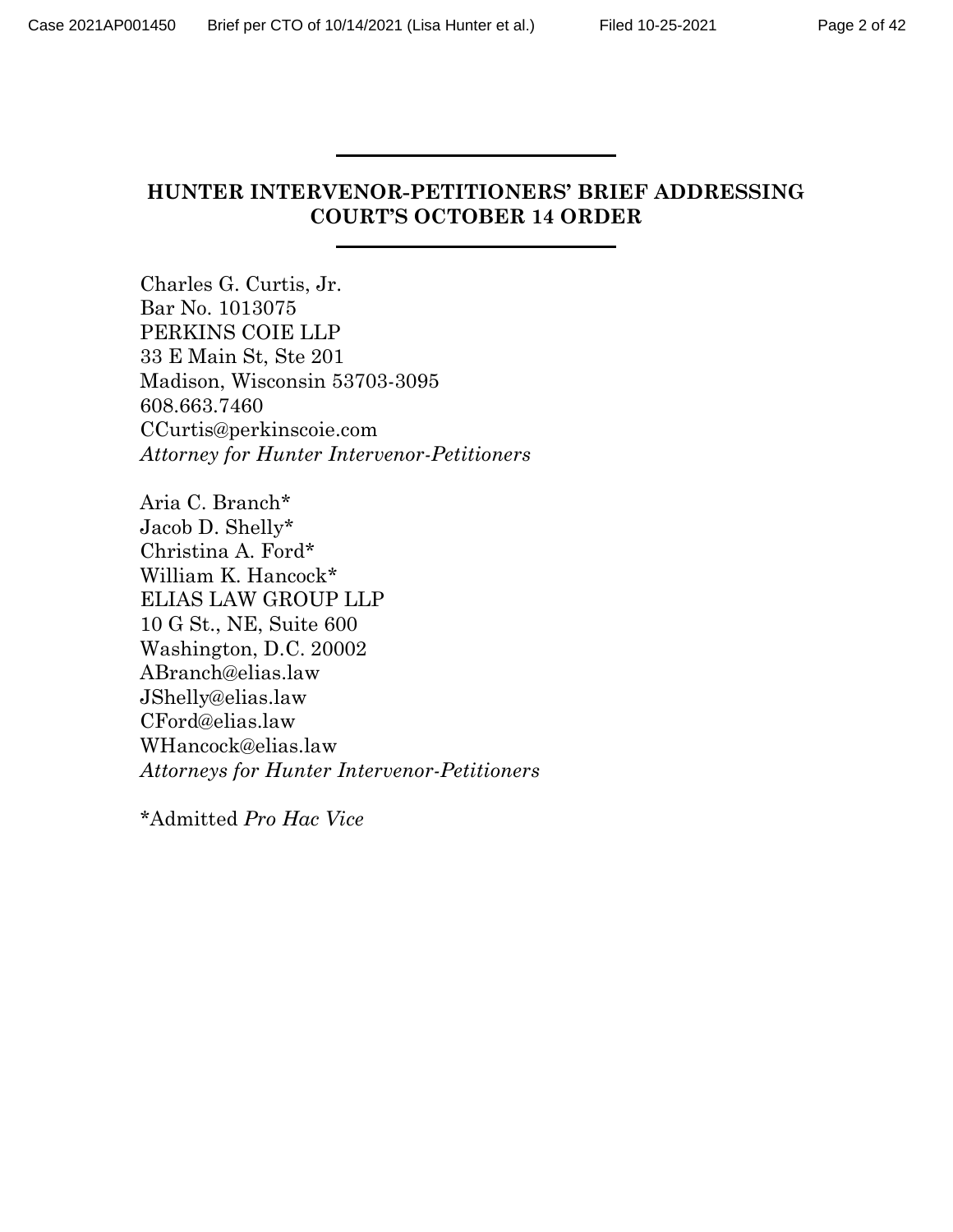# TABLE OF CONTENTS

| I. The Court should consider representational fairness,<br>including partisan performance, when evaluating or creating |
|------------------------------------------------------------------------------------------------------------------------|
| A. Wisconsin's political districts are severely gerrymandered                                                          |
| B. The Court must not be complicit in partisan                                                                         |
| C. Consideration of simple and common measures of partisan                                                             |
| II. The Court should not adopt a least-changes approach 13                                                             |
| III. The Court should consider the following substantive                                                               |
|                                                                                                                        |
|                                                                                                                        |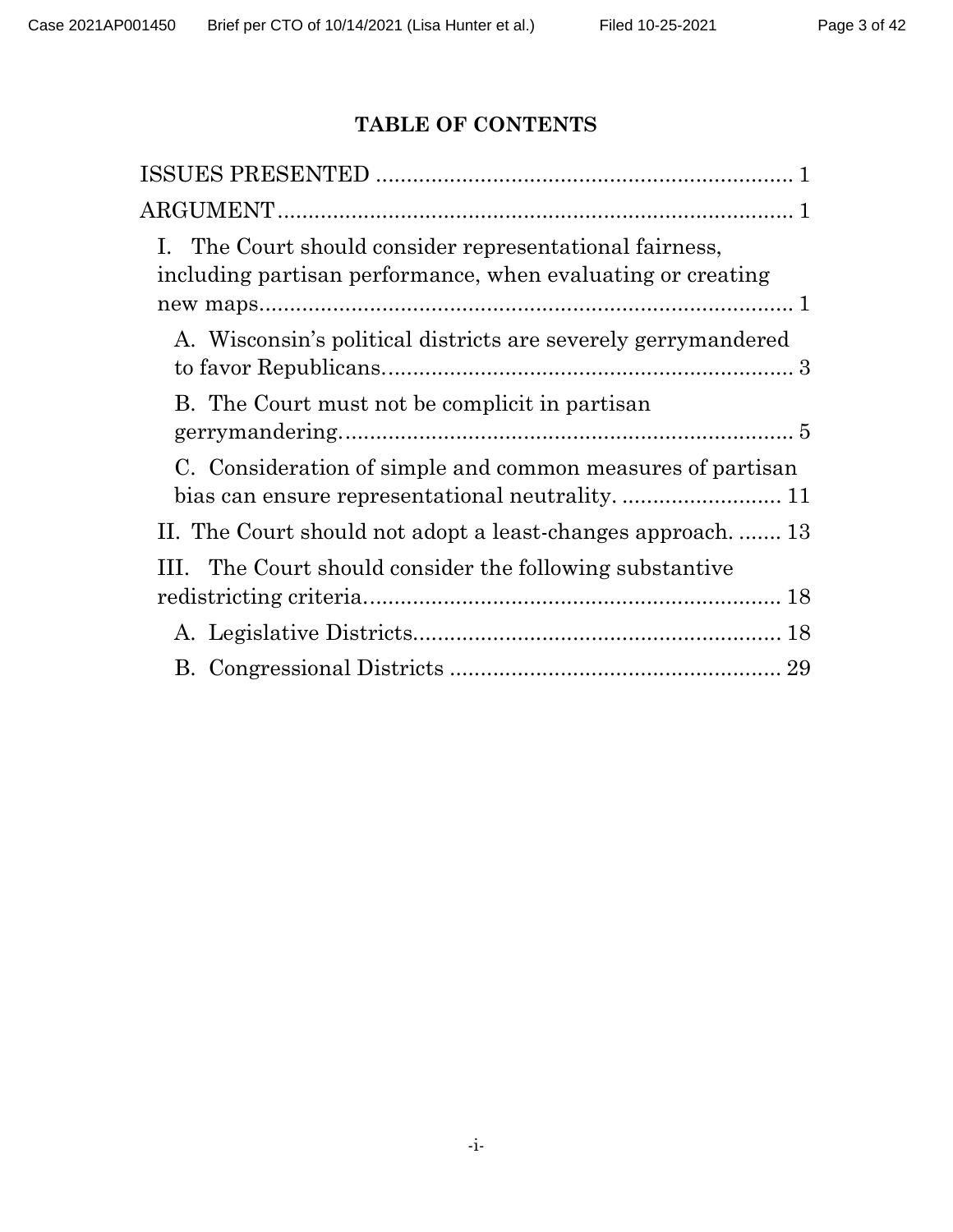# TABLE OF AUTHORITIES

| age<br>1 S I |
|--------------|
|--------------|

# Cases

| Abrams v. Johnson,                                                              |
|---------------------------------------------------------------------------------|
| Anthony v. Michigan,                                                            |
| In re Apportionment of State Legislature-1992,                                  |
| Ariz. State Legislature v. Ariz. Ind. Redistricting Comm'n,                     |
| Baldus v. Members of Wis. Gov't Accountability Bd.,                             |
| Bartlett v. Strickland,                                                         |
| Baumgart v. Wendelberger,<br>No. 01-C-0121, 2002 WL 34127471 (E.D. Wis. May 30, |
| Chapman v. Meier,                                                               |
| Connor v. Finch,                                                                |
| Favors v. Cuomo,                                                                |
| Gaffney v. Cummings,                                                            |
| Gill v. Whitford,                                                               |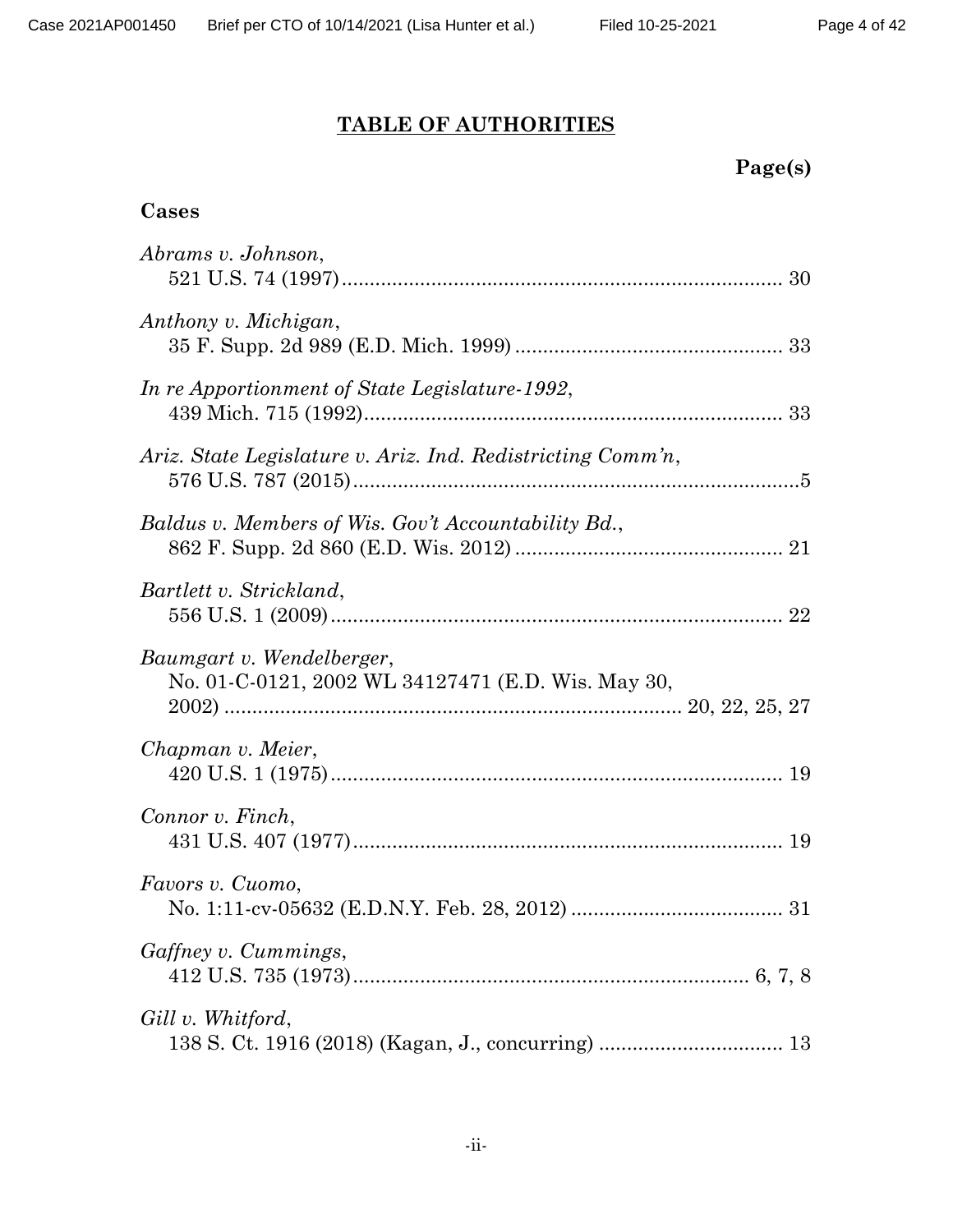| Good v. Austin,                                                                                                                                    |
|----------------------------------------------------------------------------------------------------------------------------------------------------|
| <i>Hastert v. State Bd. of Elections,</i>                                                                                                          |
| <i>Hippert v. Ritchie,</i><br>No. A11-152 (Minn. Special Redistricting Panel Nov. 4,                                                               |
| Holloway v. City of Virginia Beach,<br>No. 2:18- cv-69, 2021 WL 1226554 (E.D. Va. Mar. 31,<br>2021), appeal docketed, No. 21-1533 (4th Cir. May 5, |
| Jackson v. Nassau County Board of Supervisors,                                                                                                     |
| Jensen v. Wisconsin Elections Bd.,                                                                                                                 |
| Karcher v. Daggett,                                                                                                                                |
| Kirkpatrick v. Priesler,                                                                                                                           |
| LaComb v. Growe,                                                                                                                                   |
| Larios v. Cox,<br>No. 1:03-cv-693-CAP, ECF No. 189 (N.D. Ga. Mar. 1,                                                                               |
| Lawson v. Hous. Auth. of City of Milwaukee,                                                                                                        |
| League of United Latin Am. Citizens v. Perry,                                                                                                      |
| Legislature v. Reinecke,                                                                                                                           |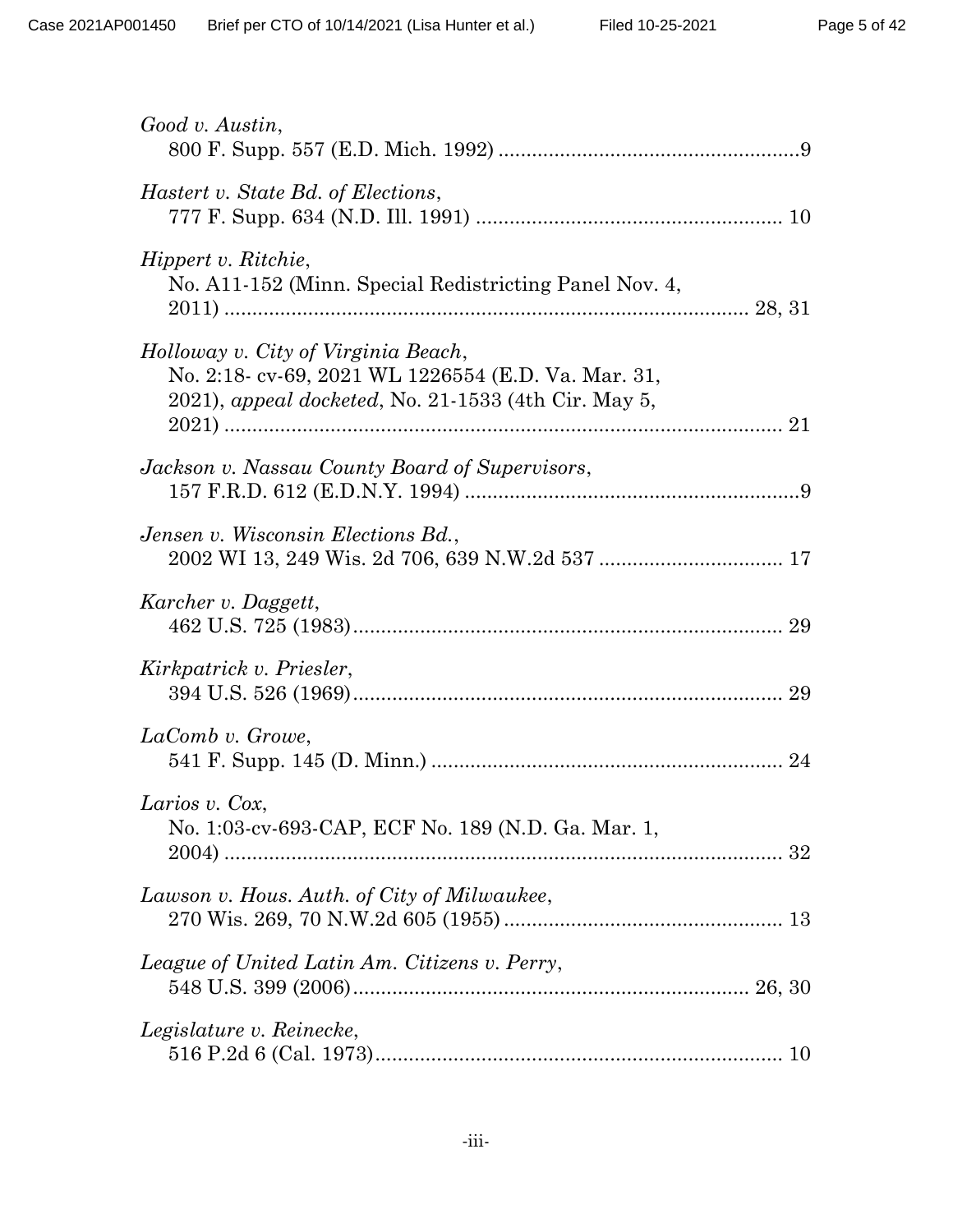| Miller v. Johnson,                                                                               |
|--------------------------------------------------------------------------------------------------|
| Navajo Nation v. Ariz. Indep. Redistricting Comm'n,                                              |
| Order Re: Redistricting, Guy v. Miller,<br>No. 11-OC-00042-1B (1st Jud. Dist., Carson City Sept. |
| Orwoll v. LaComb,                                                                                |
| Prosser v. Elections Bd.,                                                                        |
| Reynolds v. Sims,                                                                                |
| State ex rel. Reynolds v. Zimmerman,                                                             |
| Rucho v. Common Cause,                                                                           |
| Shaw v. Reno,                                                                                    |
| Whitford v. Gill,<br>218 F. Supp. 3d 837 (W.D. Wis. 2016), vacated for lack of                   |
| <i>Wisconsin State AFL-CIO v. Elections Bd.,</i>                                                 |
| <b>Statutes</b>                                                                                  |
|                                                                                                  |
|                                                                                                  |
|                                                                                                  |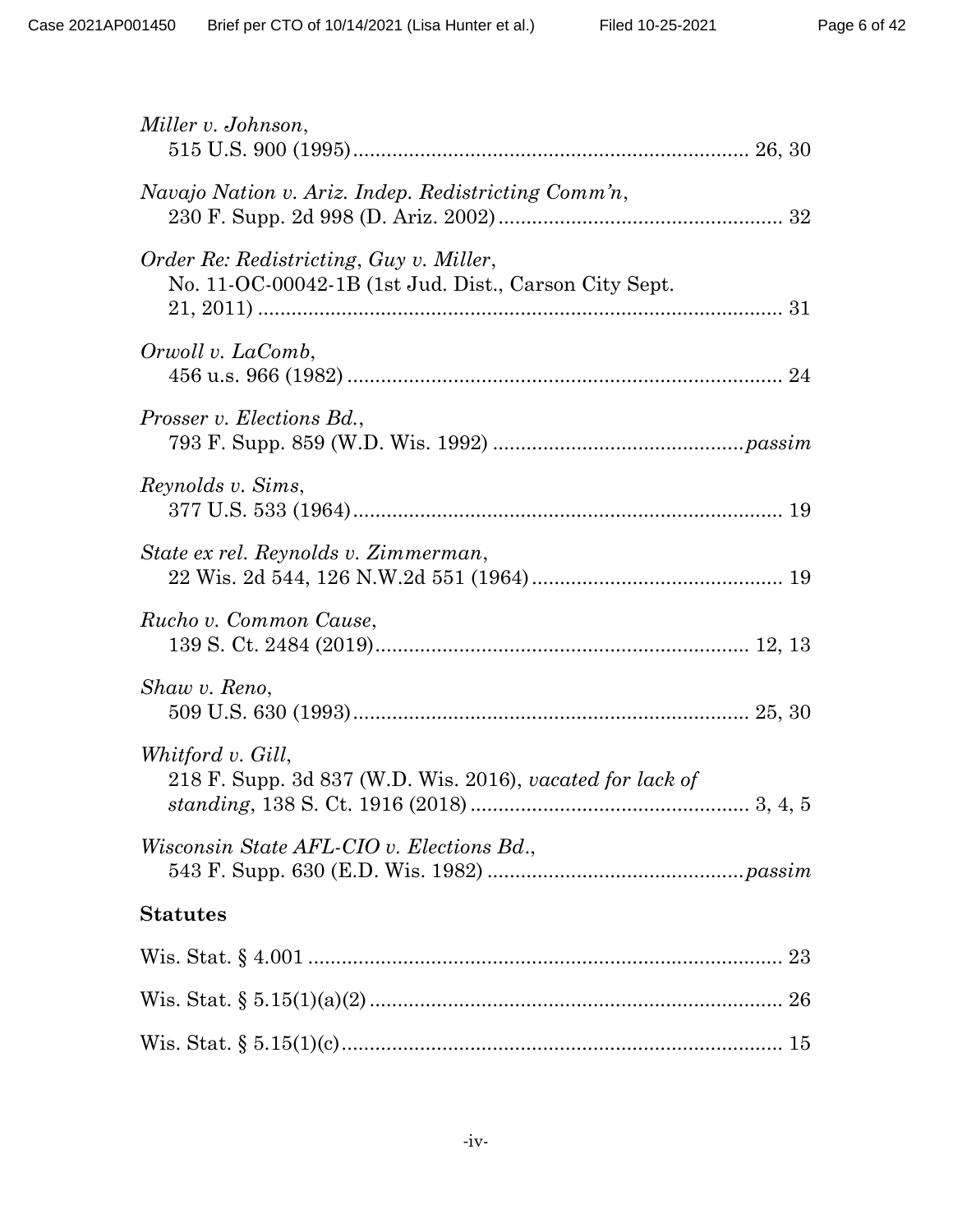# **Other Authorities**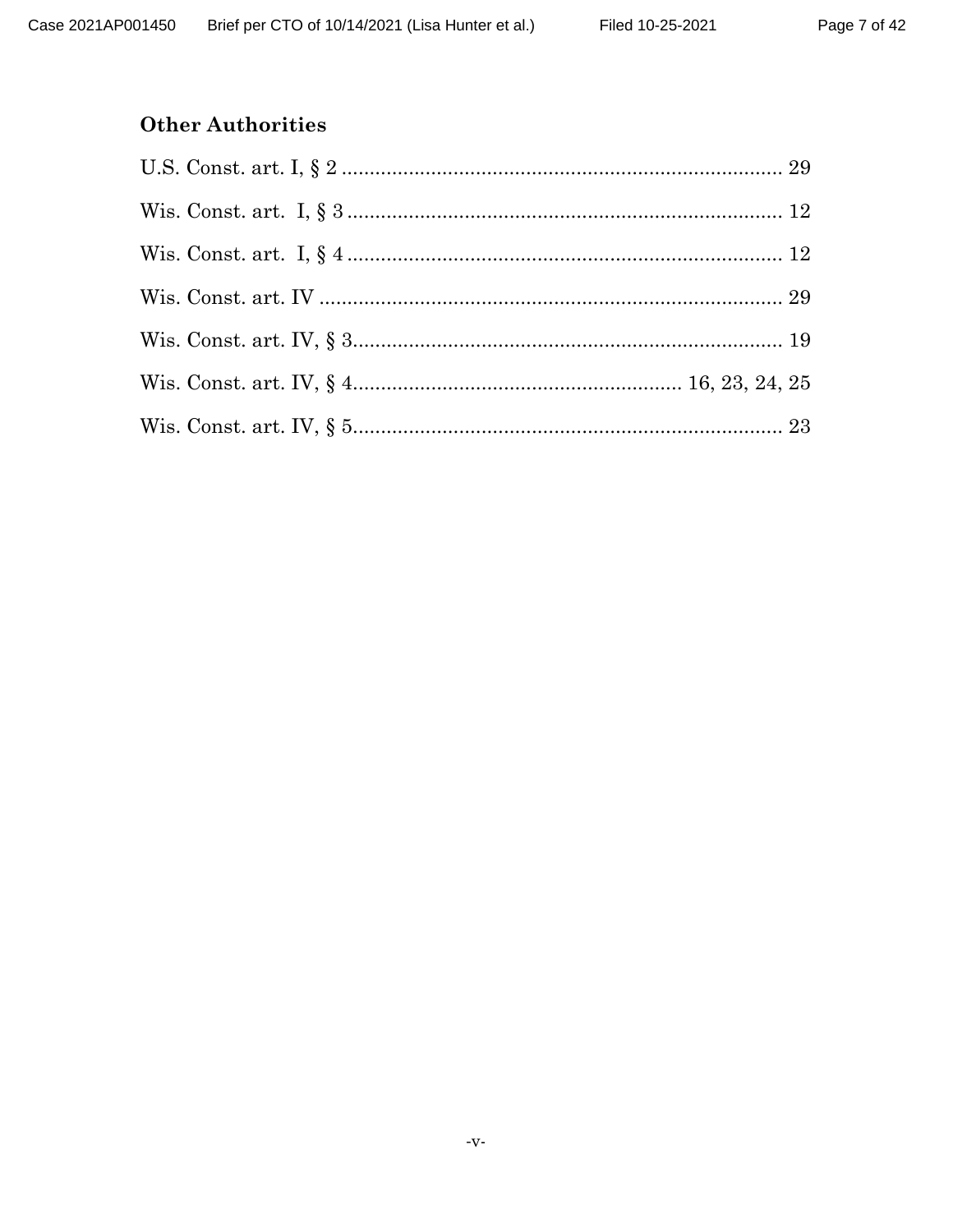#### ISSUES PRESENTED<sup>1</sup>

1. Is the partisan makeup of districts a valid factor for us to consider in evaluating or creating new maps?

2. The petitioners ask us to modify existing maps using a "least-change" approach. Should we do so, and if not, what approach should we use?

3. Under the relevant state and federal laws, what factors should we consider in evaluating or creating new maps?

4. As we evaluate or create new maps, what litigation process should we use to determine a constitutionally sufficient map?

#### ARGUMENT

## I. The Court should consider representational fairness, including partisan performance, when evaluating or creating new maps.

Thirty-six different institutions, organizations, and individuals are party to this suit in various capacities, and collectively they represent a broad range of views about the relevant factual and legal considerations. There is one piece, however, on which nobody can reasonably disagree: Wisconsin's congressional and legislative districts

<sup>&</sup>lt;sup>1</sup> This brief addresses the Court's four questions in the following order to minimize repetition between sections.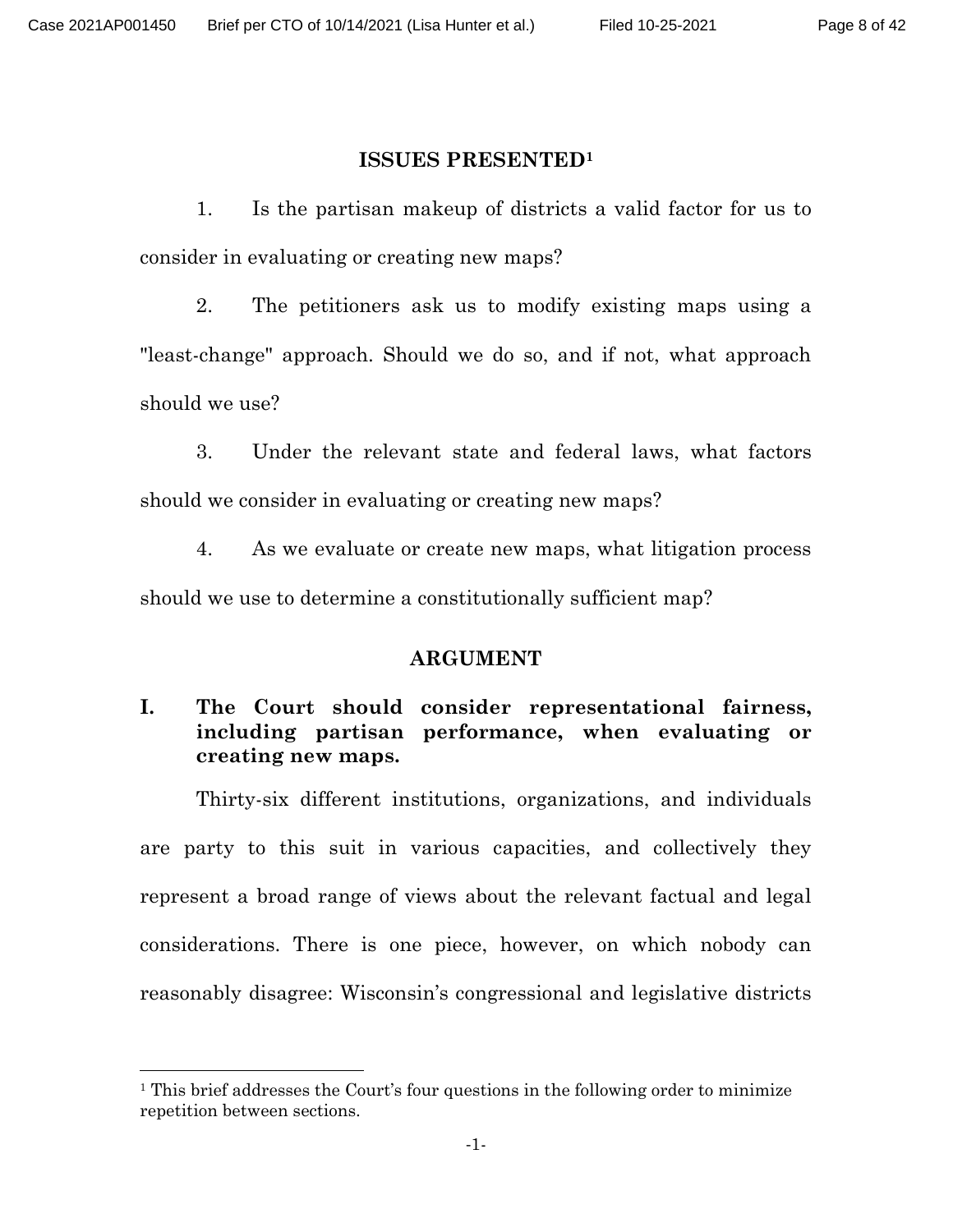are among the most politically gerrymandered in the entire country. This very case arose because the gerrymandered Legislature is controlled by Republicans who seek to extend their advantage for another decade, while voters statewide elected a Democratic Governor who seeks to draw fair district lines. With the political process stuck in impasse, the Republican Legislature and other Republican-affiliated petitioners are wagering that this Court will deliver the partisan knockout that they have failed to achieve through the political process. That wager must not collect.

The judiciary's institutional credibility as a nonpartisan and independent actor depends on a litigation process that ensures the redistricting deck is not stacked in favor of one party or another. It is bad enough when elected officials ensconce themselves in power; it would be many times worse if a nonpartisan judiciary were to perpetuate a rigged system under its own authority. For government to be representative of the people, districts must be fair. And for districts to be fair, neutral mapdrawers must consider the obvious consequences of how their lines will apportion power. Accordingly, this Court should focus its efforts on adopting maps that minimize partisan bias.

-2-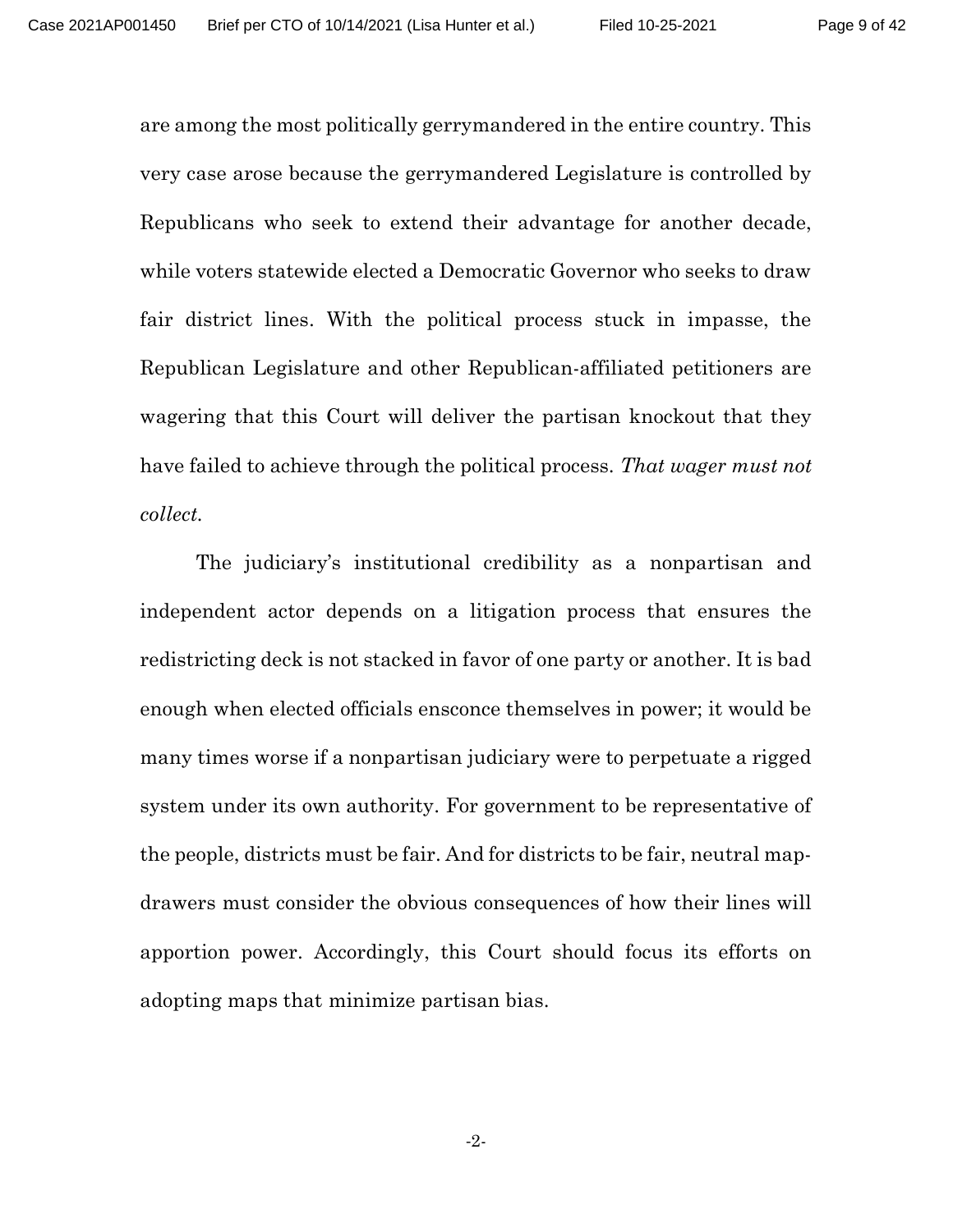## A. Wisconsin's political districts are severely gerrymandered to favor Republicans.

The story behind Wisconsin's current legislative districts has been well chronicled. When Republicans took up redistricting after the 2010 census, "[o]ne of their first orders of business" was to assess the partisan make-up of potential new districts. Whitford v. Gill, 218 F. Supp. 3d 837, 890 (W.D. Wis. 2016) (three-judge panel), vacated for lack of standing, 138 S. Ct. 1916 (2018). The drafters scrutinized the partisan effects of each proposal they considered, and they adjusted the boundaries through several rounds of revisions to ensure the advantages they were manufacturing for Republicans would prove durable. Id. at 893-95. As the federal court found, "[t]he map that emerged from this process reduced markedly the possibility that the Democrats could regain control of the Assembly even with a majority of the statewide vote." Id. at 895. That is, even if Republicans' statewide vote fell below 48%, the plan was designed to ensure that "Republicans would maintain a comfortable majority." Id. "[O]ne of the purposes of [the enacted legislative redistricting plan]," the court concluded, "was to secure Republican control of the Assembly under any likely future electoral scenario for the remainder of the decade, in other words to entrench the Republican Party in power." Id. at 896.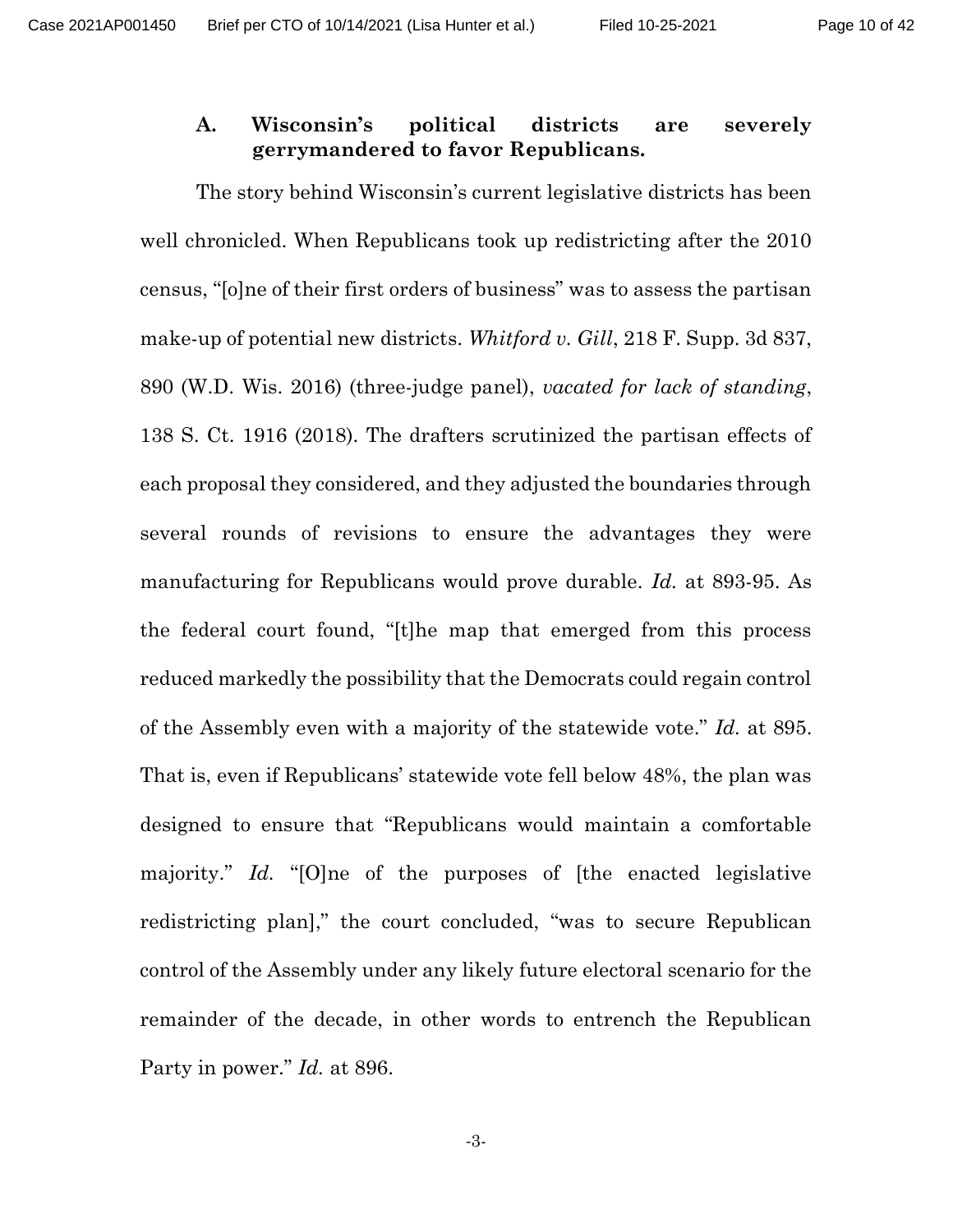The gerrymander was successful: "It is clear that the drafters got what they intended to get," *id.* at 898, as ensuing election results confirmed the enacted plan's gross partisan distortions. In 2012, Democrats won 51.4% of the statewide vote in Wisconsin's elections, but under the highly gerrymandered map, this translated into control of only 39 out of 99 Assembly seats. In 2014, in contrast, when Republicans won the statewide vote share by a similar margin—52%—they won a commanding 63 seats. Id. at 901. This 24-seat disparity for similar vote shares illustrates the Republican Party's stunning achievement: under any likely electoral outcome—including outcomes where Democratic candidates attract a majority of the statewide vote-share—Republican control of the Assembly is secure. Id. As political scientists have confirmed, "Democrats probably have to win about 55 to 56 percent of the statewide vote to win control of the state assembly. Or to put it differently, Republicans need only win 44 to 45 percent."<sup>2</sup>

The current districting plans' partisan bias is startling by any measure, but the truly extraordinary nature of the gerrymander is perhaps most apparent in national and historical context. One study

<sup>&</sup>lt;sup>2</sup> Jonathan Krasno et al., *Wisconsin's State Legislative Districts Are a Big Republican* Gerrymander, Washington Post (May 24, 2016), https://www.washingtonpost.com/news/monkey-cage/wp/2016/05/24/wisconsinsstate-legislative-districts-are-a-big-republican-gerrymander.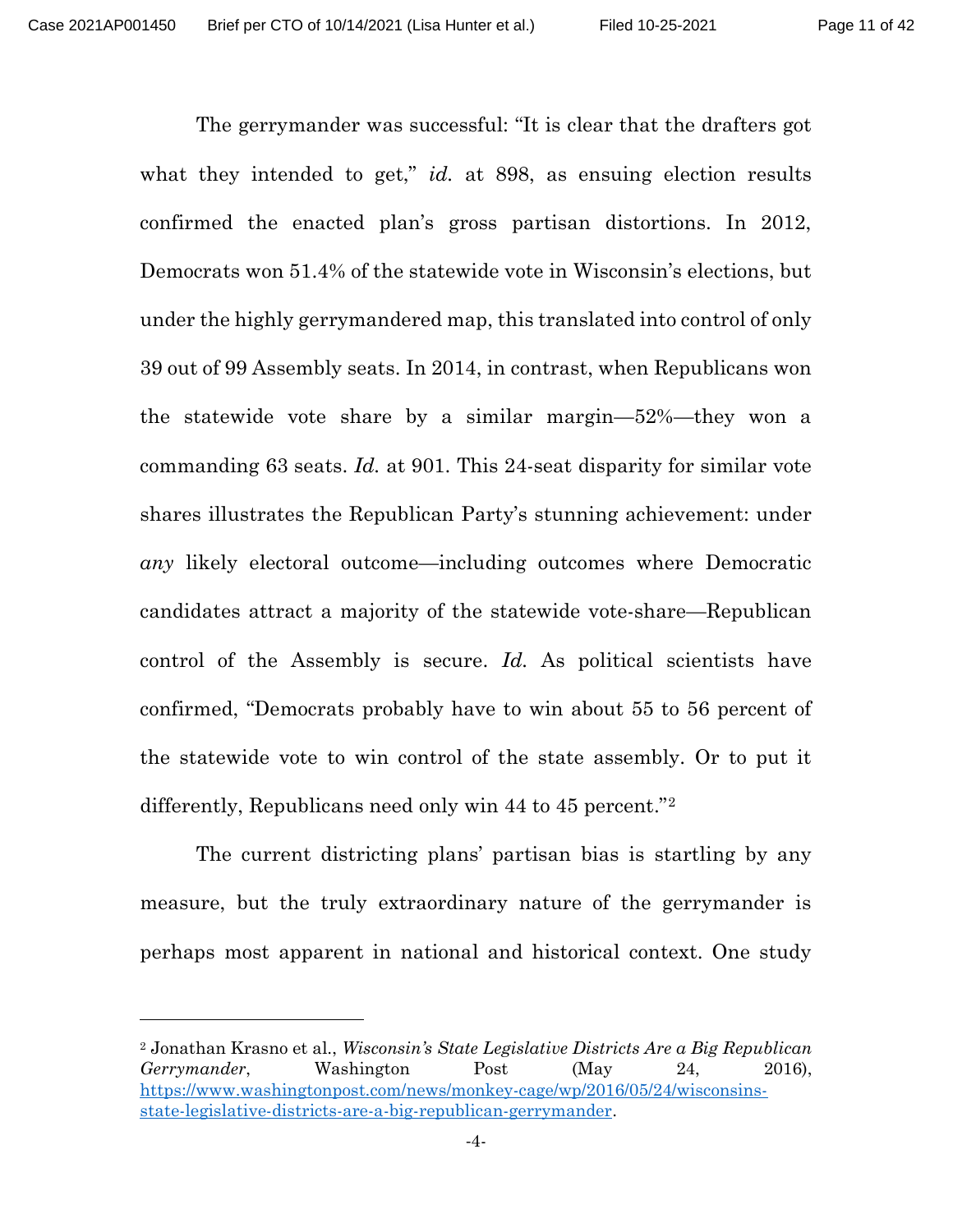found that Wisconsin's legislative map is the second-most gerrymandered plan in the country—only Wyoming's is worse.3 Another study surveyed 786 state legislative elections between 1972 and 2015 and calculated that the partisan skew of Wisconsin's maps scored "in the top 3 percent in terms of magnitude." Whitford, 218 F. Supp. 3d at 861 (emphasis added). Wisconsin's congressional map is hardly better. The legislative map drawers pursued the same partisan purpose, and four common measures of partisan bias all confirm the map's pro-Republican skew.<sup>4</sup>

The fight over redistricting in Wisconsin, is, at its core, a fight over representational fairness. Because the current maps are about as far from fair as the Legislature could possibly achieve, it is imperative that any judicially enacted plans not replicate that partisan prejudice.

### B. The Court must not be complicit in partisan gerrymandering.

As the United States Supreme Court has recognized, "[p]artisan gerrymanders . . . are incompatible with democratic principles." Ariz. State Legislature v. Ariz. Ind. Redistricting Comm'n, 576 U.S. 787, 791 (2015) (citations omitted). While that Court has declined to recognize

<sup>&</sup>lt;sup>3</sup> Nicholas O. Stephanopoulos & Eric M. McGhee, Partisan Gerrymandering & the Efficiency Gap, 82 U. Chi. L. Rev. 831, 882 (2014).

<sup>&</sup>lt;sup>4</sup> PlanScore, https://planscore.campaignlegal.org/wisconsin/#!2020-plan-ushouse-d2.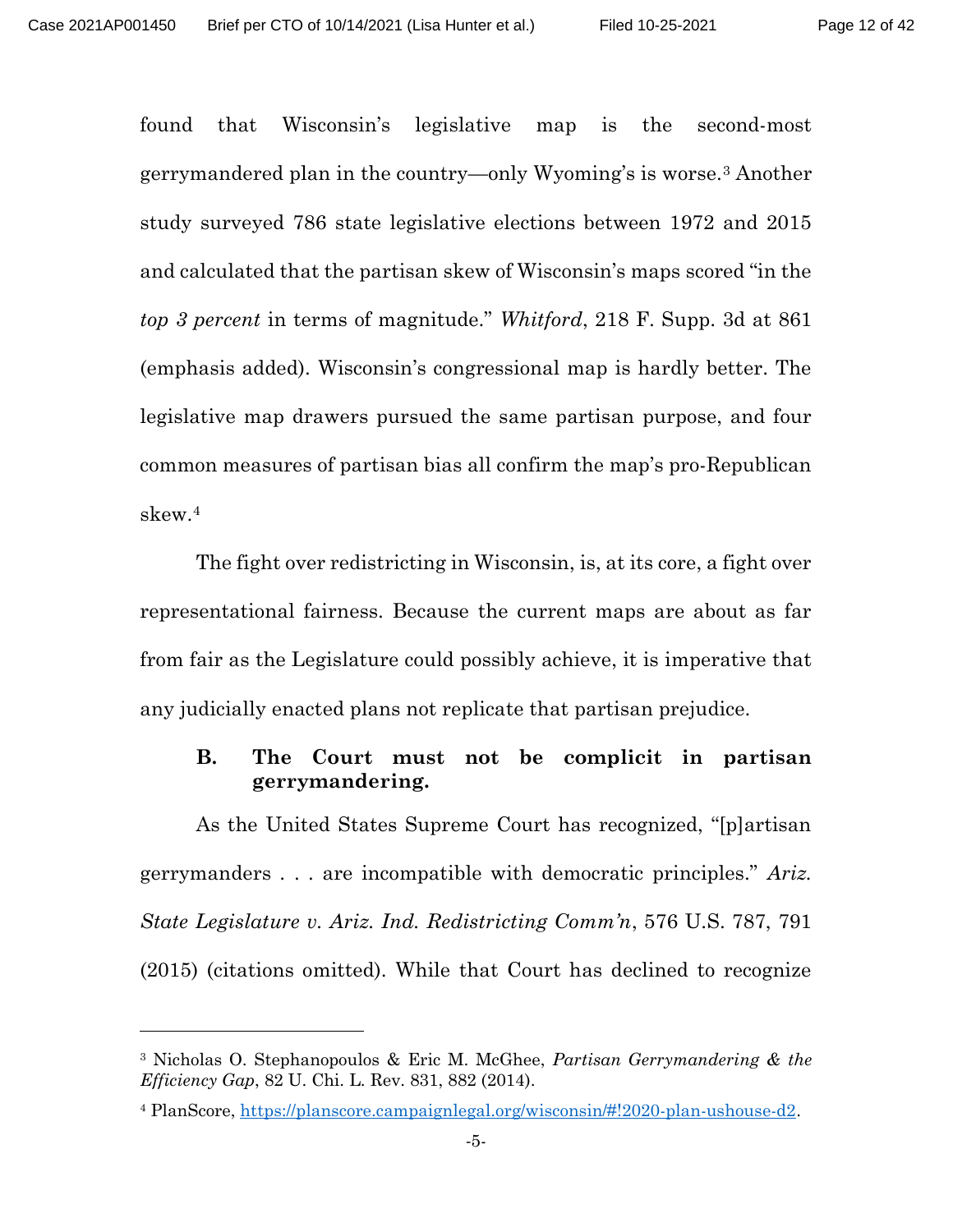federal law claims against legislatively enacted partisan gerrymanders, there is substantial consensus that the judiciary should strive for partisan fairness when it is tasked with adopting district maps.

In Gaffney v. Cummings, 412 U.S. 735 (1973), the United States Supreme Court unanimously affirmed the importance of partisan fairness in judicial redistricting. The Court dismissed a challenge to Connecticut's legislative redistricting plan, which was drawn by a panel of three state court judges after legislative impasse, and declined the challengers' invitation to invalidate the plan on grounds that it "attempted to reflect the relative strength of the parties in locating and defining election districts." Id. at 752. Instead, the Court emphasized, "[t]he very essence of districting is to produce a different—a more 'politically fair'—result than would be reached with elections at large, in which the winning party would take 100% of the legislative seats." Id. at 753.

If legislators can harness political data to produce maps that are reliably biased, there is no question that courts can observe the same political data to produce maps that are reliably fair. Even in 1973, partisan data was easily available down to the precinct and ward level, and "it require[d] no special genius to recognize the political consequences of drawing a district line along one street rather than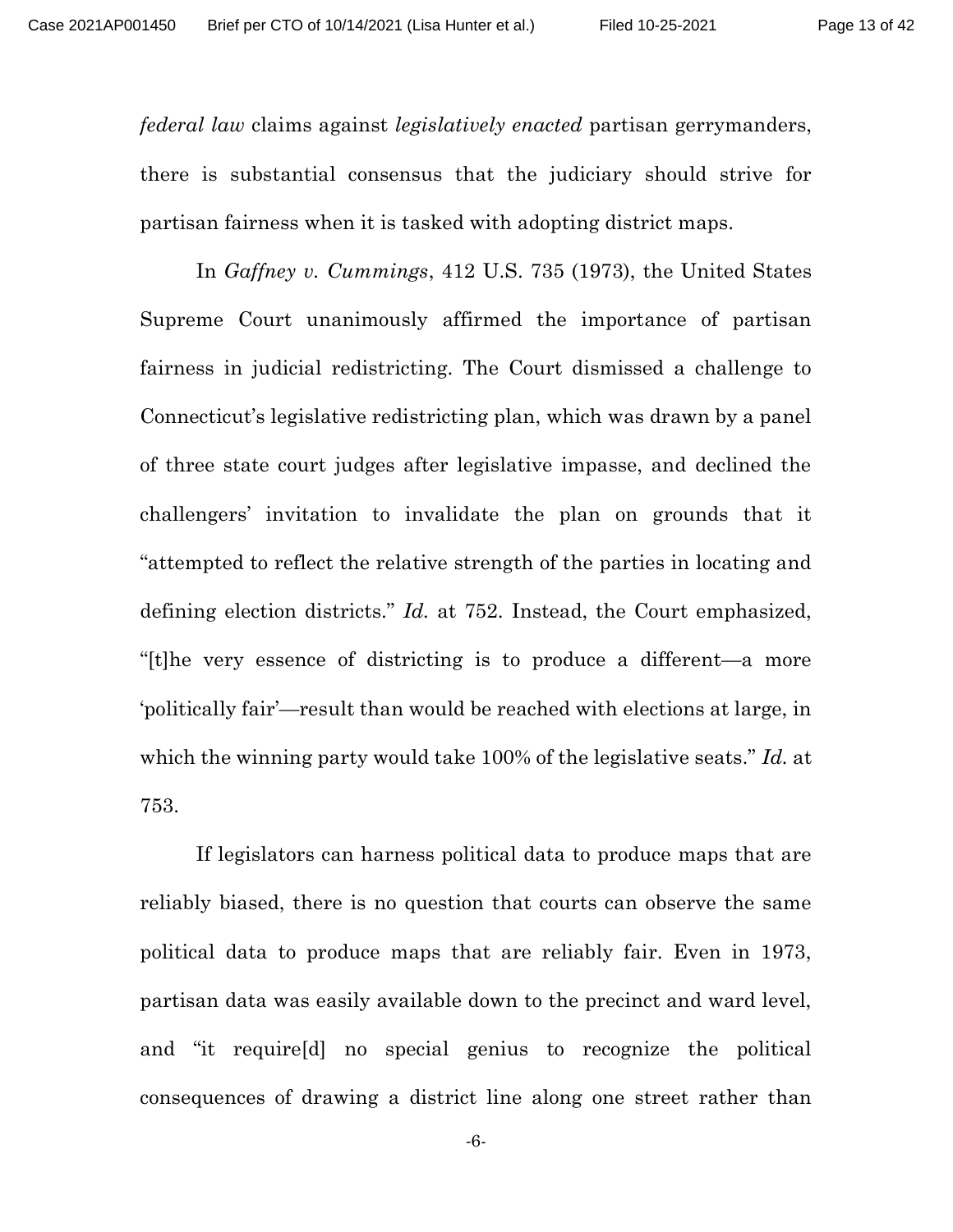another." Id. Those decisions, of course, "[can] well determine what district will be predominantly Democratic or predominantly Republican, or make a close race likely." Id. This fact is not merely "obvious," the Court said: it is "absolutely unavoidable." Id. Since then, technological advances mean that demographers can predict the partisan consequence of districting decisions with exacting accuracy. The map drawer's assignment is to decide whether to use this data to achieve partisan advantage or partisan neutrality.

There is nothing sullying about considering a proposed map's partisan performance when that information is used to create neutral, fair maps. In fact, for voters, candidates, and elected officials, partisan performance is often the most important feature of a districting plan. Just as commonly considered factors such as compactness, contiguity, and undivided county boundaries recognize that people who reside near each other often share common political interests warranting shared representation, it is no more controversial to recognize that partisan affiliation is among the strongest indicators of common political interest, and thus comprises one of the most salient considerations in the drawing of political maps. Purporting to ignore those interests undermines one of the primary purposes of drawing political districts in the first place.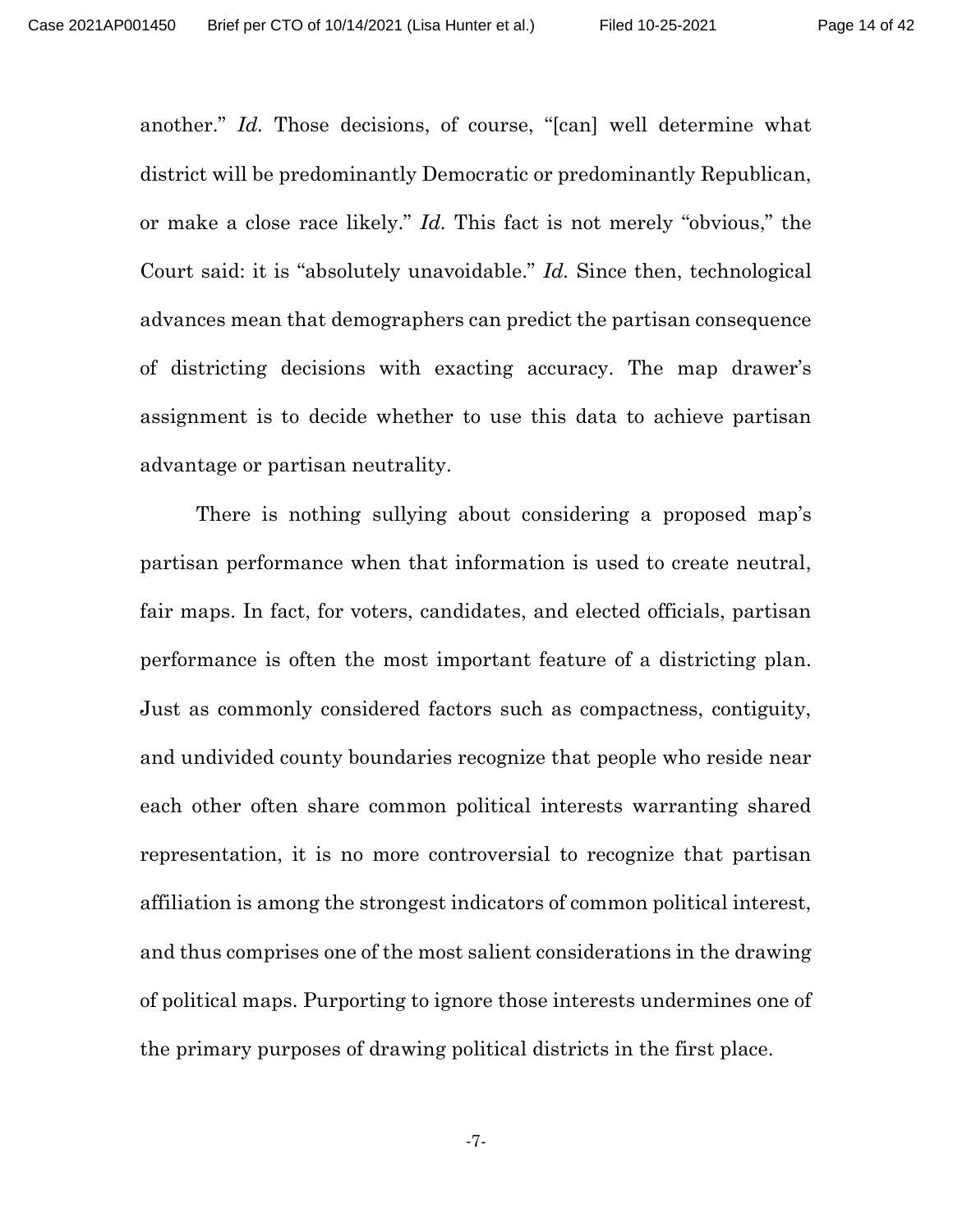The United States Supreme Court has made clear that any attempt to ignore partisan data is not merely unreasonable; it can be irresponsible. In Gaffney, the Court explicitly rejected the argument that map drawers should focus exclusively on achieving population equality and other seemingly apolitical goals. Such a "politically mindless approach," the Court explained, "may produce, whether intended or not, the most grossly gerrymandered results." Id. And what's more, the Court continued, "it is most unlikely that the political impact of such a plan would remain undiscovered by the time it was proposed or adopted, in which event the results would be both known and, if not changed, intended." Id. (emphasis added). If a court does not intend to enact a partisan gerrymander, then it must consciously take steps to prevent that result from occurring.

A federal court in Wisconsin arrived at the same conclusion in the process of redrawing the state's legislative districts in 1992. The threejudge panel rejected the contention that political fairness should be "irrelevant" to the court's selection of a redistricting panel, as if nonpartisan criteria like population equality were all that mattered. Prosser v. Elections Bd., 793 F. Supp. 859, 866 (W.D. Wis. 1992). The court acknowledged that the political effects of *legislatively* enacted maps may not always require close judicial scrutiny, but nonetheless recognized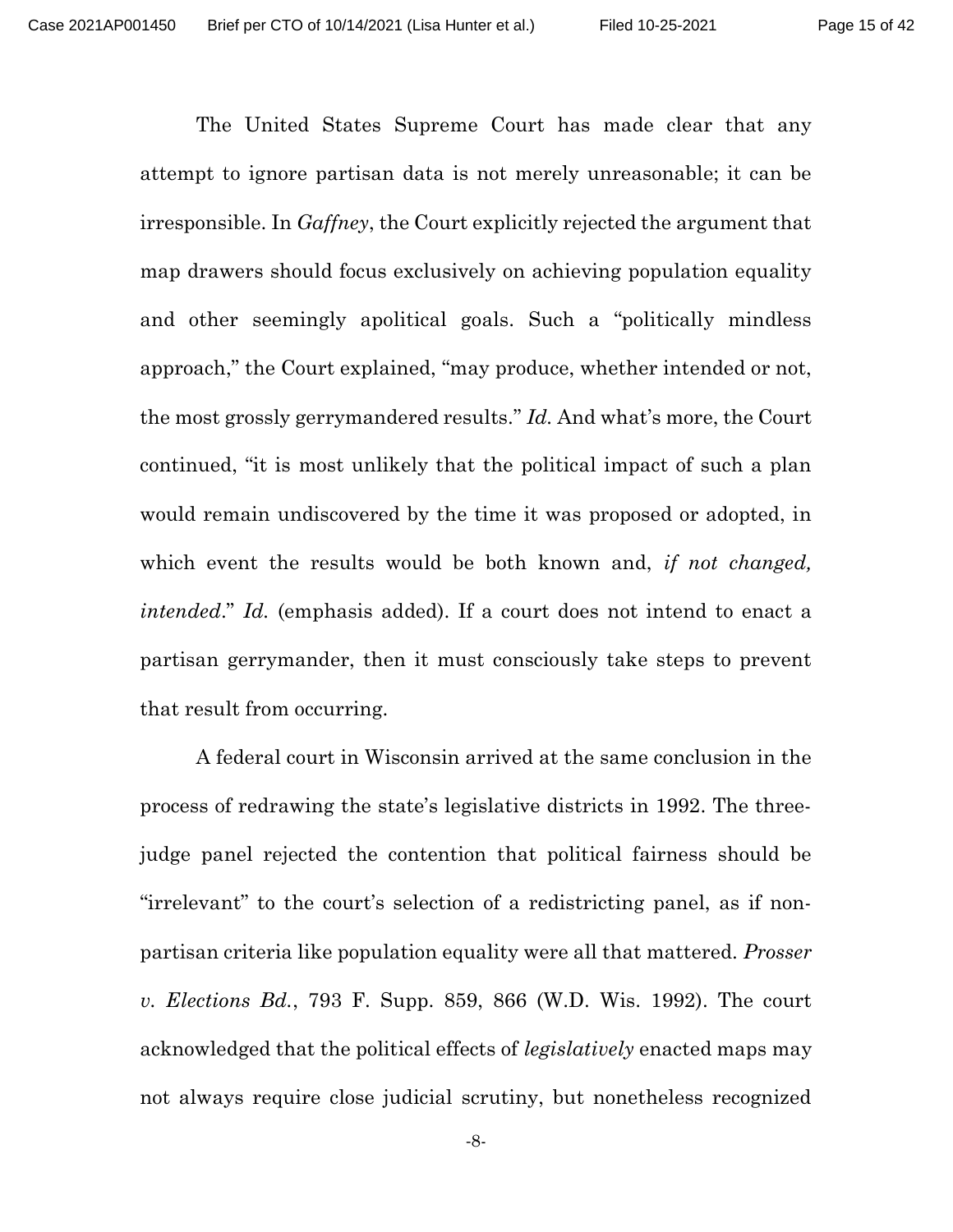that courts must be more attuned to political considerations when they are responsible for adopting new maps in impasse cases. Indeed, the panel defined its task with explicit reference to partisan fairness:

We are comparing submitted plans with a view to picking the one (or devising our own) most consistent with judicial neutrality. Judges should not select a plan that seeks partisan advantage—that seeks to change the ground rules so that one party can do better than it would do under a plan drawn up by persons having no political agenda even if they would not be entitled to invalidate an enacted plan that did so.

Id. at 867 (emphasis added). Notably, the court did not permit reasonable differences about how partisan data should be interpreted to deter it from selecting "the least partisan" plan that it could. Id. at 871. And other courts across the country have similarly recognized the importance of prioritizing partisan neutrality. See, e.g., Jackson v. Nassau County Board of Supervisors, 157 F.R.D. 612, 615 (E.D.N.Y. 1994) (applauding districting plan submitted by a Special Master who concentrated his energies on devising a plan that "(i) contained the least amount of district-wide population deviation possible, and (ii) was the most fair politically"); Good v. Austin, 800 F. Supp. 557, 566-67 (E.D. Mich. 1992) (analyzing "political fairness" of newly construed districts in court-drawn plan because it was "apparent that a districting map devised entirely according to nonpolitical criteria could inadvertently result in a plan that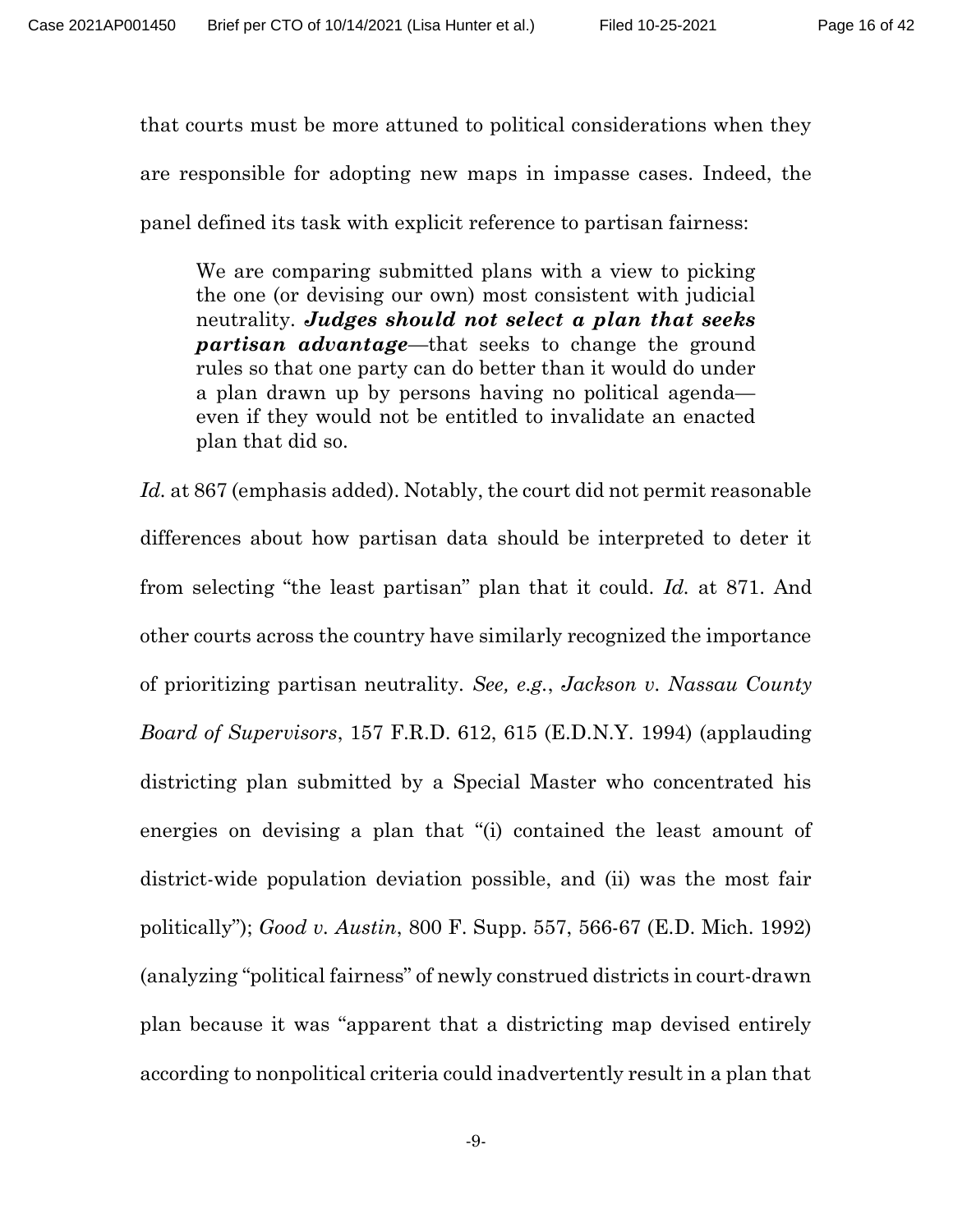unfairly favored one political party over the other"); Hastert v. State Bd. of Elections, 777 F. Supp. 634, 659 (N.D. Ill. 1991) (three-judge panel) (judicially adopting a map that "best meets the constitutional requirements of population equality and fairness to racial and language minorities, while achieving a politically fair projected distribution of congressional seats across party lines"); Legislature v. Reinecke, 516 P.2d 6, 38 (Cal. 1973) (affirming redistricting plan proposed by special masters and deeming it "appropriate to consider whether the recommended plans are politically fair").

These decisions appreciate that the need to avoid partisan bias is most pressing when the judiciary holds the mapping pen. Judges can no more avoid responsibility for that bias by closing their eyes to partisan data than physicians can avoid malpractice liability by announcing they will ignore all easily predictable side effects of a chosen treatment regimen. The proper course in any field is to consider all reasonably foreseeable consequences of a given action, and, in the redistricting context, to avoid crafting any map that resembles the aggressive approach of scheming partisans.

Once an effective gerrymander is in place, as in Wisconsin, voters have no realistic hope of meaningfully changing the composition of the legislature to rationalize the lines, even if a majority of voters across the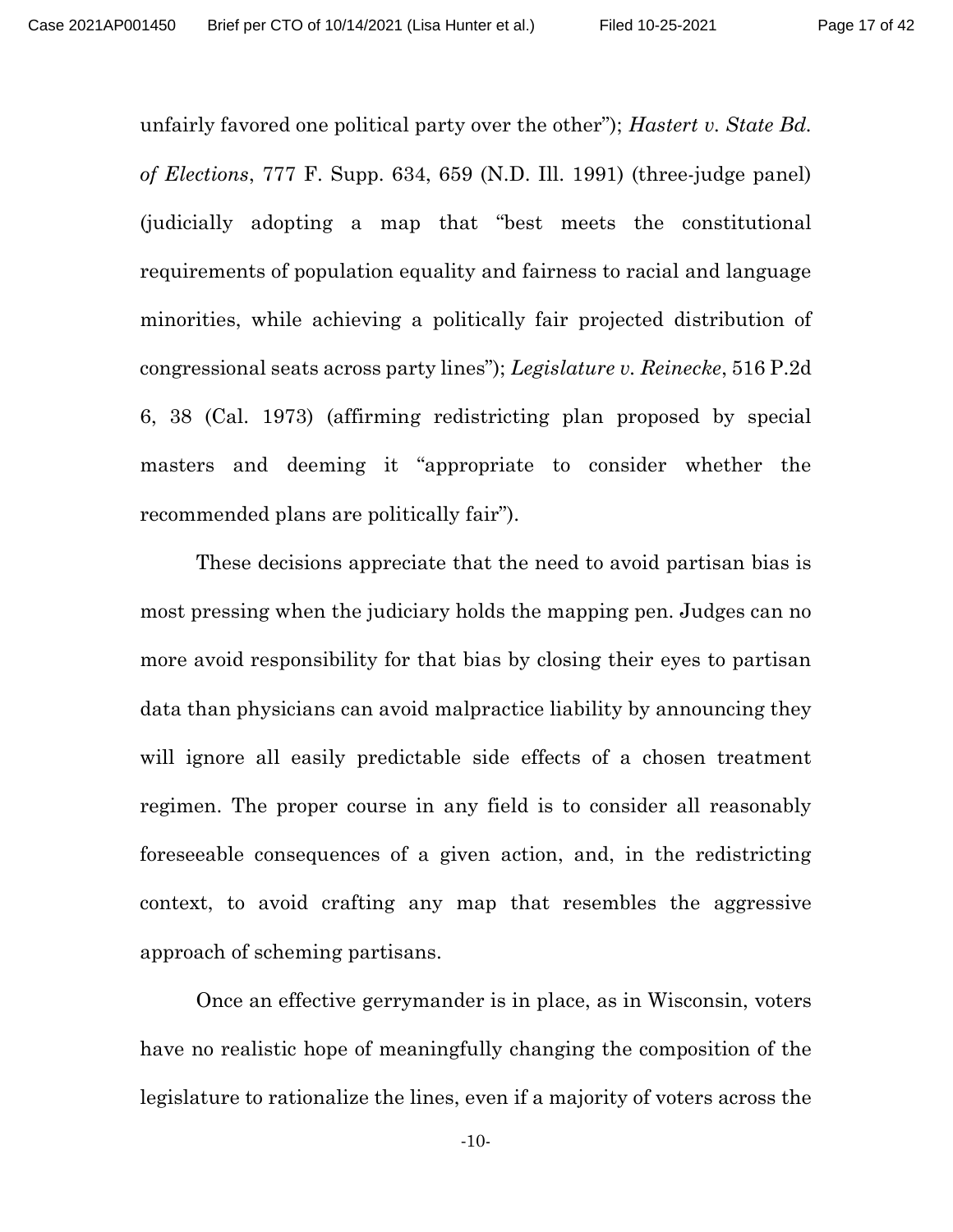state support the out-party. In Wisconsin, the most that voters could do to convey their displeasure with the prevailing districting plans was to elect a candidate for Governor—a statewide race that is immune from gerrymandering—at the turn of the decade who would reject ten more years of hostile gerrymandering. In 2018, Wisconsinites did exactly that.

Governor Evers, a Democrat, is the only redistricting actor with a statewide mandate, and his anticipated veto of any new Republican gerrymander should mark the end to the current distortions. Politically divided government in a redistricting year should reset the partisan advantage back to zero. This can occur by the Legislature proposing a neutral map that attracts the Governor's signature, or, in the event of impasse, by the judiciary's conscientious adoption of new neutral plans. Anything else would be a rebuke to Wisconsin voters and a blow to foundational democratic principles.

## C. Consideration of simple and common measures of partisan bias can ensure representational neutrality.

There are many commonly accepted measures of partisan bias. Because the Court has requested briefing only on whether partisan makeup of districts is a valid factor to consider, the *Hunter* Intervenors deem it premature at this stage to recommend how the Court should measure and analyze partisan bias. But it is important to note that the

-11-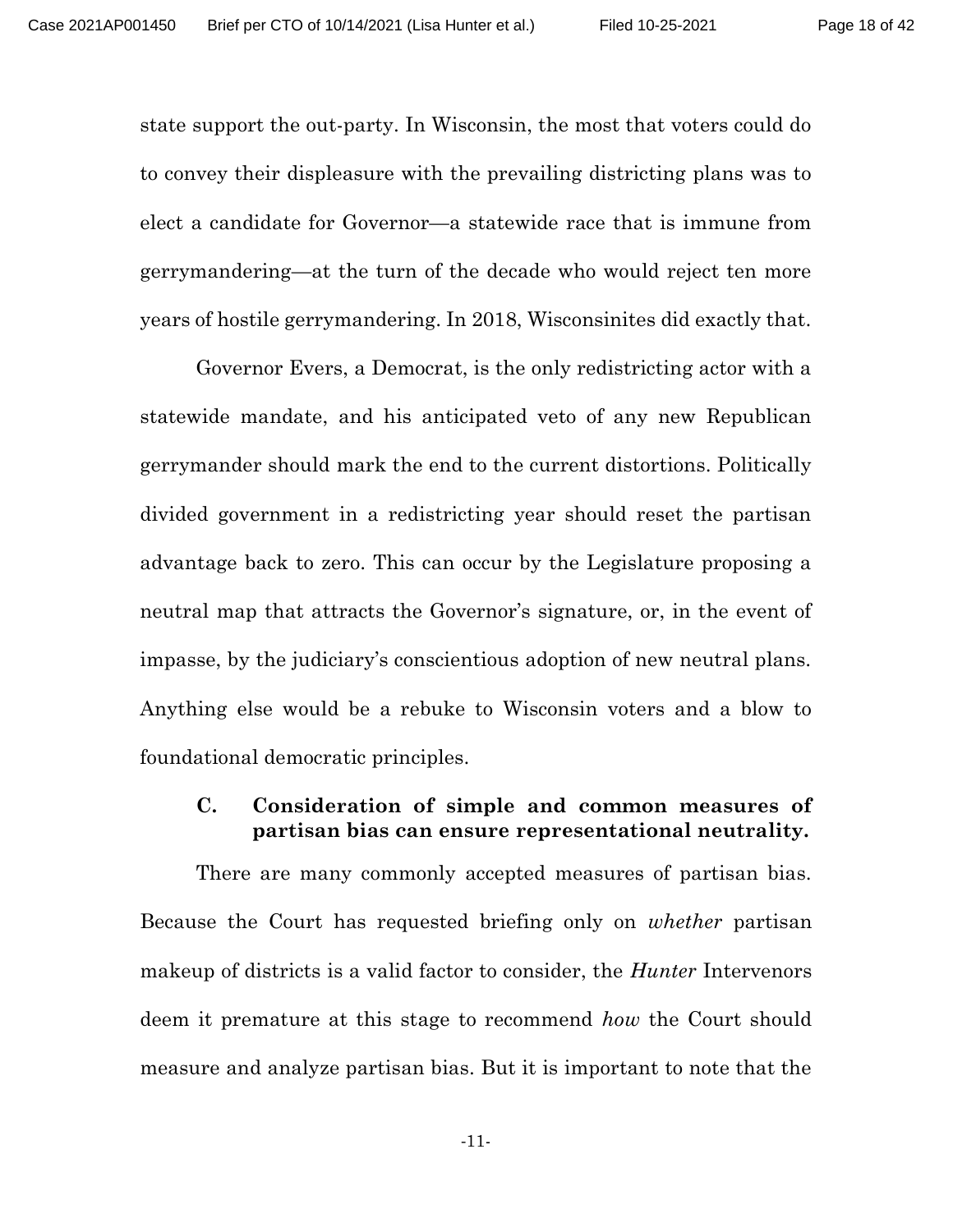prospect of choosing among an array of available metrics to identify partisan bias (and its flip side, fairness) should not dissuade this Court from accepting that obligation. Just as measuring brainwaves, pulse, and breathing activity are each distinct methods to determine whether or not a person is alive, for example, common statistical tools such as the efficiency gap, mean-median difference, and partisan bias all quantify related elements that help determine whether a plan is fair—or not. These familiar measures are intuitive and easily available.5 Unlike evaluating the partisan distortions in a legislatively enacted map, which requires a court to determine "[h]ow much is too much," Rucho v. Common Cause, 139 S. Ct. 2484, 2501 (2019), this Court will enjoy the much easier task of evaluating an array of proposed maps to determine which map performs best on metrics of partisan neutrality.

And unlike the Johnson Petitioners' proposed "least changes" approach to judicial redistricting, partisan neutrality reflects principles embedded in state law.6 Regardless of whether Wisconsin's Constitution

<sup>5</sup> For example, websites including PlanScore, the Princeton Gerrymandering Project, and FiveThirtyEight each provide contemporaneous evaluations of proposed maps and their likely partisan effects. See PlanScore, https://planscore.campaignlegal.org/wisconsin/#!2020-plan-ushouse-eg; Princeton Gerrymandering Project, https://gerrymander.princeton.edu/; FiveThirtyEight, https://projects.fivethirtyeight.com/redistricting-2022-maps/wisconsin/.

<sup>6</sup> This Court has interpreted Article I, sections 3 and 4 of the Wisconsin Constitution to "guarantee the same freedom[s] as do the First and Fourteenth amendments of the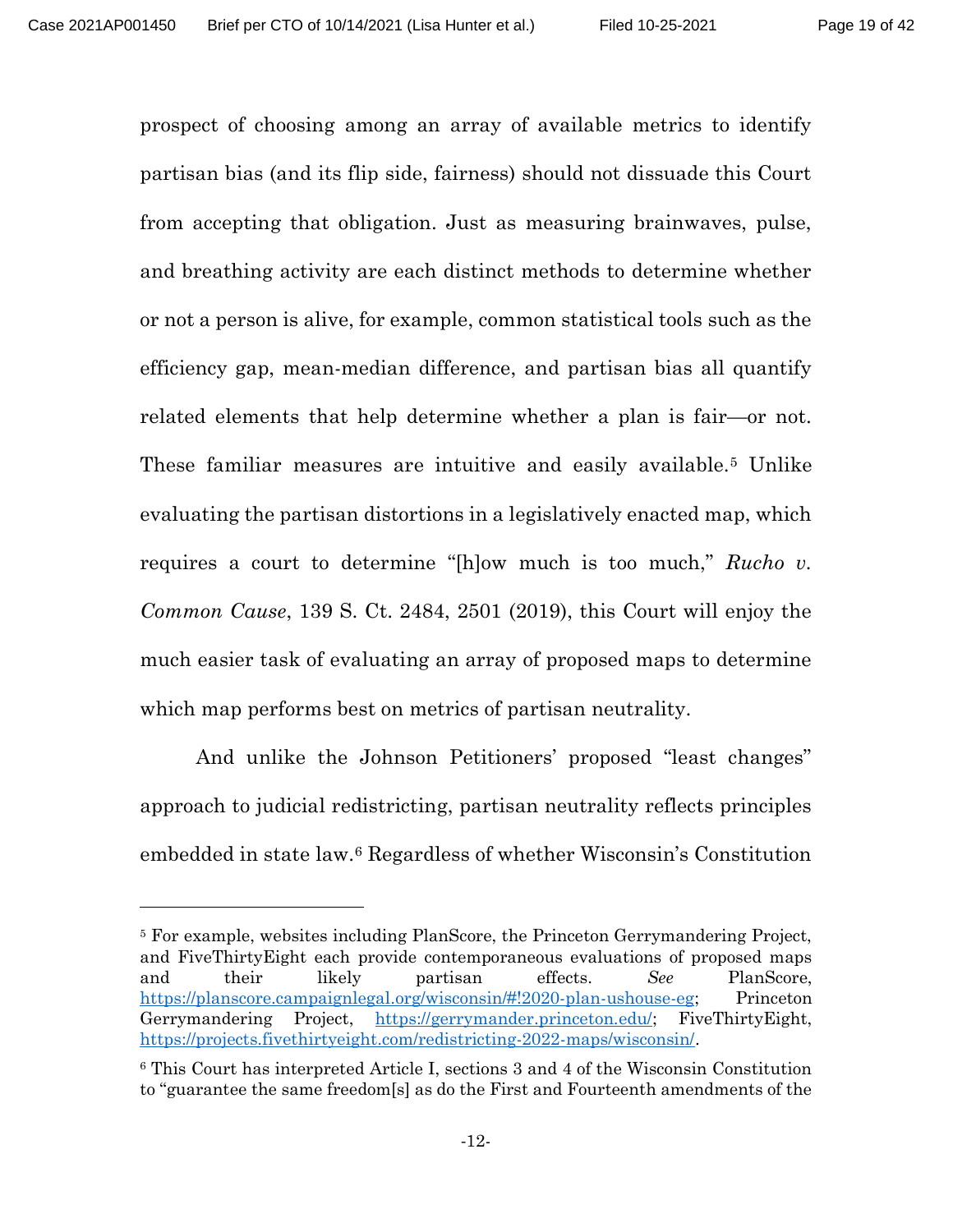creates a justiciable cause of action to challenge legislative gerrymanders, it clearly embodies a respect for political equality. Because neutral maps are most consistent with that principle, and because recognizing and adopting neutral maps is comfortably within the judicial competence, this Court should consider the partisan composition of proposed districts in evaluating or creating new maps.

#### II. The Court should not adopt a least-changes approach.

The Court should not adopt a least-change approach for several reasons, the least of which is that the meaning of the approach is entirely unclear. Petitioners describe this approach as "making the least number of changes to the existing maps as are necessary to meet the requirement of equal population and the remaining traditional redistricting criteria." Pet. at 12. But the Petitioners do not identify those traditional redistricting criteria, nor do they explore what would be "necessary to meet" them. Indeed, rarely are any redistricting criteria strictly necessary; most often they operate as guideposts that inevitably must be

United States Constitution." Lawson v. Hous. Auth. of City of Milwaukee, 270 Wis. 269, 274, 70 N.W.2d 605 (1955). Four justices on the United States Supreme Court, in turn, have recognized the ways in which partisan gerrymandering injures associational rights protected by the First Amendment. See Gill v. Whitford, 138 S. Ct. 1916, 1938 (2018) (Kagan, J., concurring). While a majority of that Court has not identified manageable standards to invalidate legislative gerrymanders—as discussed, a task significantly more challenging and altogether different than what is presented here—the Court recognized that those principles and standards may be supplied by state constitutions. See Rucho, 139 S. Ct. at 2507.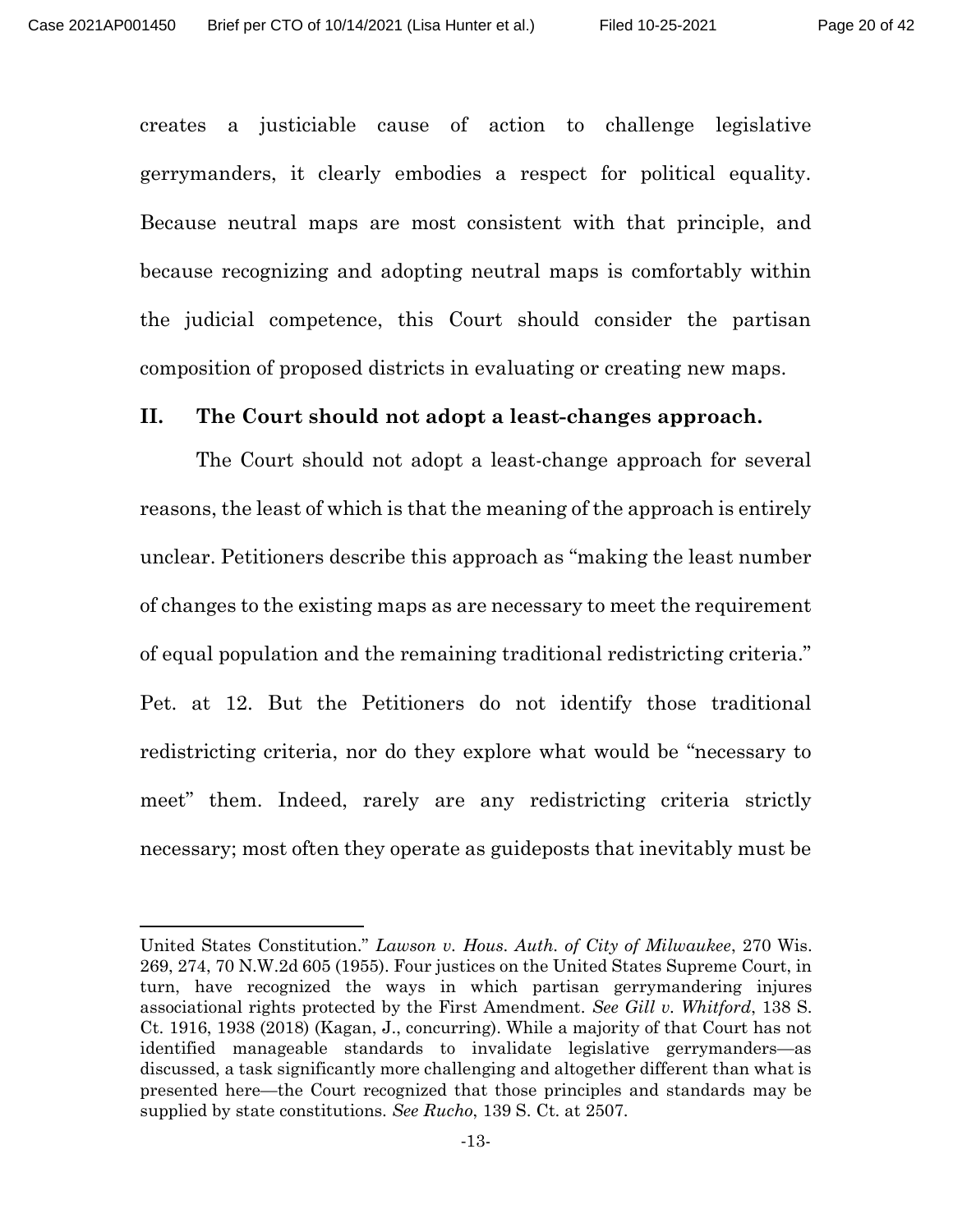compromised to some extent depending on the circumstances. As a result, the parties and the Court are left only to guess what Petitioners are envisioning and how a least-change approach might direct this litigation, which further illustrates the lack of legal precedent for such an approach.

Even if Petitioners could provide some clarity on this amorphous principle, there are several reasons not to base this litigation on a defunct redistricting plan. First, any commitment by this Court to using a least-change approach would necessarily expand the scope of this litigation. In addition to litigating the proper contours of a 2020 map, the parties will need to advance any and all legal challenges regarding deficiencies in the existing map. Currently, the parties have only challenged the existing maps on malapportionment grounds. However, there are numerous other deficiencies in the existing maps, including violations of article I of the Wisconsin Constitution and Section 2 of the Voting Rights Act, that would have to be litigated and resolved if the Court were required to simply preserve them in its adopted map.

Second, the least-change approach would treat all deviations from the current map as equally suspect, rather than permitting an informed consideration of which deviations are a break from historically continuous district lines. Indeed, the least-change approach ignores the

-14-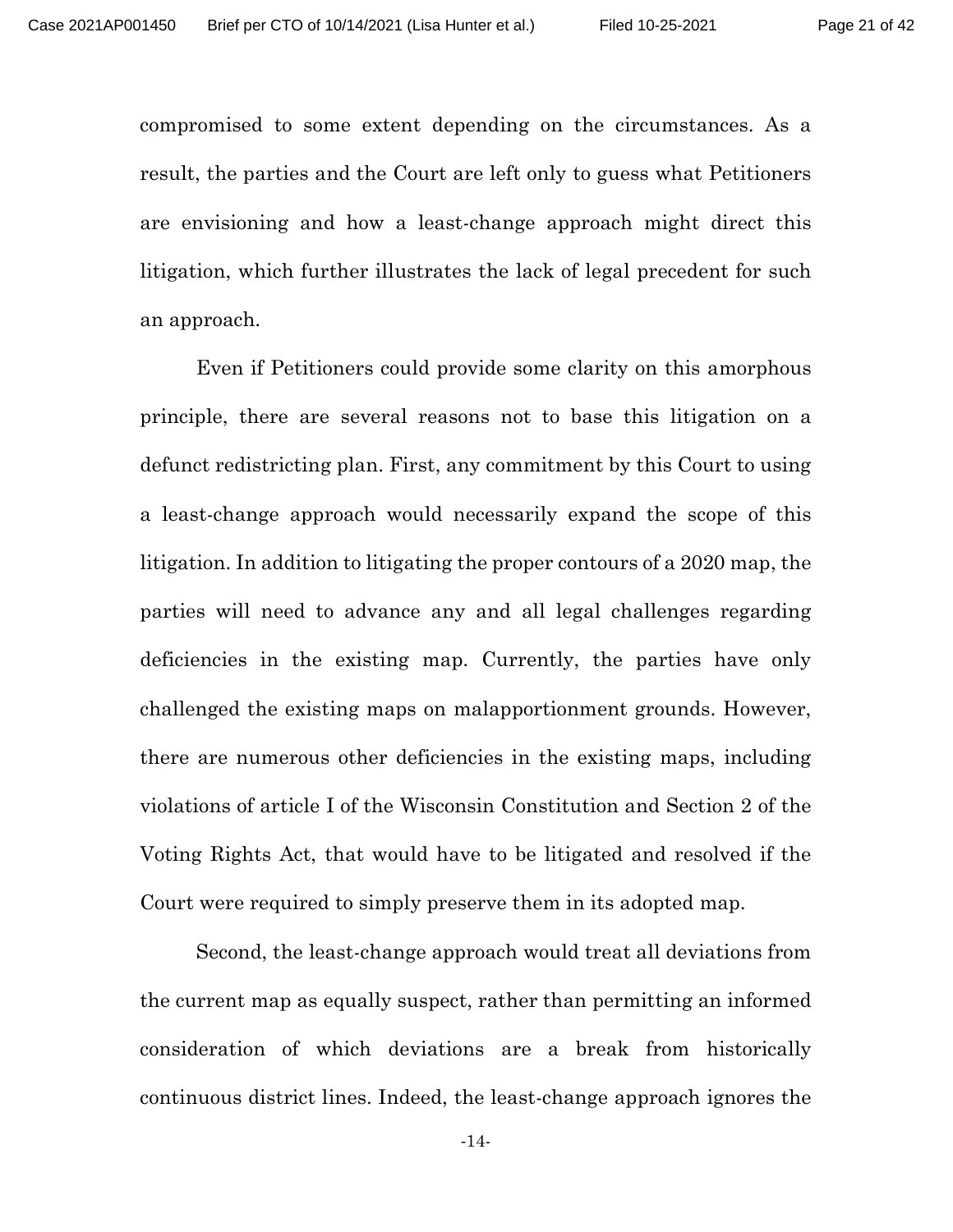fact that Wisconsin's current congressional and legislative maps are themselves significant deviations from historic district lines in the state.

A few examples from the congressional map are illustrative:

- For 80 years, Dane and Columbia Counties were represented by the same member of Congress. However, in 2011 they were split between the Second and Sixth Districts.
- Since 1913, Wood and Portage Counties had been in the same district. Now, Portage County is in the Third District and Wood County is split between the Third and Seventh Districts.
- In 2011, the Wisconsin Dells region of Columbia, Sauk, Adams, and Juneau Counties was split between an unprecedented four congressional districts: the Second, Third, Sixth, and Seventh.

The existing state legislative maps are also notable for their irregular treatment of municipalities. For example, the city of Sheboygan is divided into multiple Assembly districts and the cities of Neenah and Menasha are now in different Assembly districts. Furthermore, in 2011, a new statute was enacted permitting the legislature to override municipalities' own ward lines. See Wis. Stat. §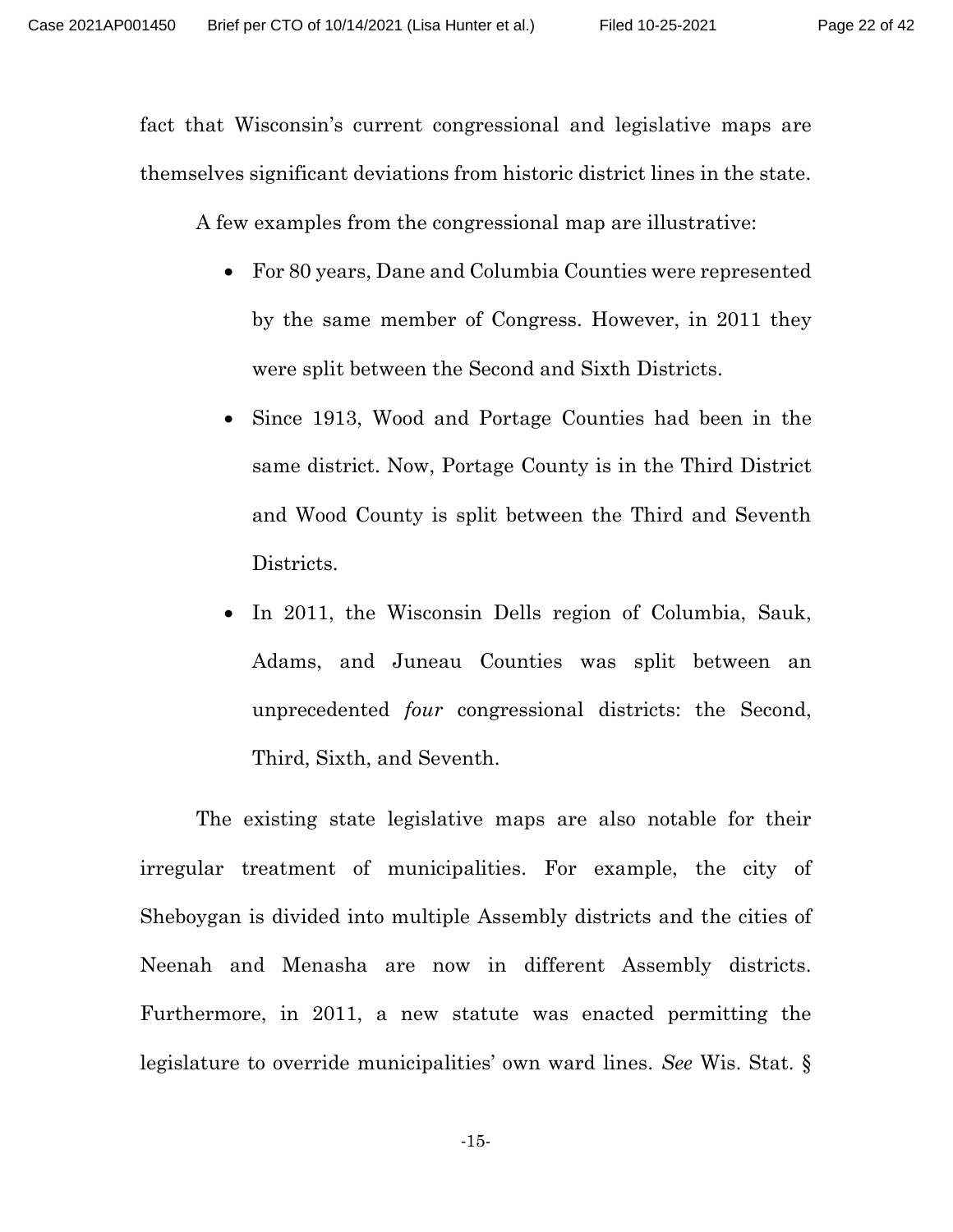5.15(1)(c). Reversing over 100 years of practice, the new statute required municipalities to adjust their ward lines according to legislative districts—forcing strange new ward boundaries in order to meet the constitutional requirement that legislative districts be bounded by municipal ward lines. See Wis. Const. art. IV, § 4. As a result of the 2020 Census, many municipalities are now required to adjust their ward lines—which would make it nearly impossible to use a "least-change" approach to design a state legislative map that meets the constitutional requirement that legislative districts be bounded by ward lines.

In essence, Petitioners ask this Court to use a "least-change" approach to lock in one of the most significant changes to district lines in Wisconsin's history. It is frankly disingenuous for Petitioners to invoke the concept of "least-change" to cement such a striking aberration to Wisconsin's political landscape. To the extent the Court's redistricting plan is informed by the historical district lines that fostered regional political communities in Wisconsin, it must be a full accounting of that history—not a rubber-stamping of the most recent map.

Third, a least-change approach would only further entrench and exacerbate the partisan gerrymandering that took place ten years ago. As this Court has noted, "[r]edistricting determines the political landscape for the ensuing decade and thus public policy for years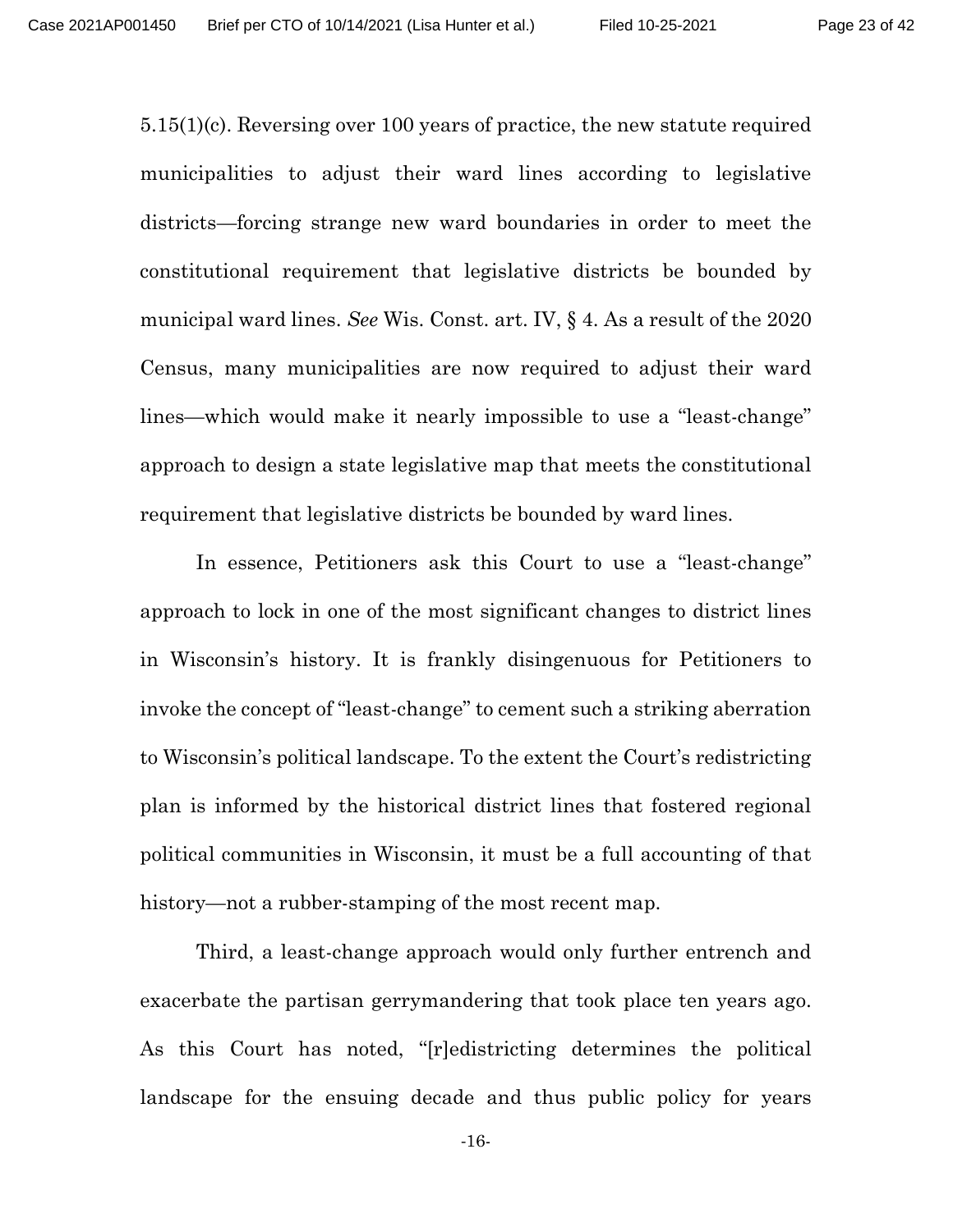beyond." Jensen v. Wisconsin Elections Bd., 2002 WI 13, ¶ 10, 249 Wis. 2d 706, 713, 639 N.W.2d 537, 540. With ten years of power to grab, politicians are apt to take advantage. Through a least-change approach, gerrymandered maps now have the prospect of persisting for twenty years. Ordinarily, gerrymandering in Wisconsin is only possible when, as was the case last cycle, a single party controls the Senate, Assembly, and the Governor's office. However, if this Court determines that biased maps will be maintained through a "least-change" approach, the gerrymandering party need only retain control of one of the legislative chambers to ensure partisan advantage for another decade—if not in perpetuity. Petitioners' two proposals—to ignore partisan fairness and to prioritize least changes—together are constructed to lead the Court directly toward putting its imprimatur on a highly partisan gerrymandered map, contrary to the will of Wisconsin's electorate, as represented by not only its partisan makeup but its recent electoral choices.

Adopting a least-change approach also only makes it more likely that Wisconsin's political branches will fail to draw a map in future cycles. As this Court noted in Jensen, the people of Wisconsin "deserve no less" than a map that is enacted by the political branches pursuant to the Wisconsin Constitution. 2002 WI 13, ¶ 23. But adopting a least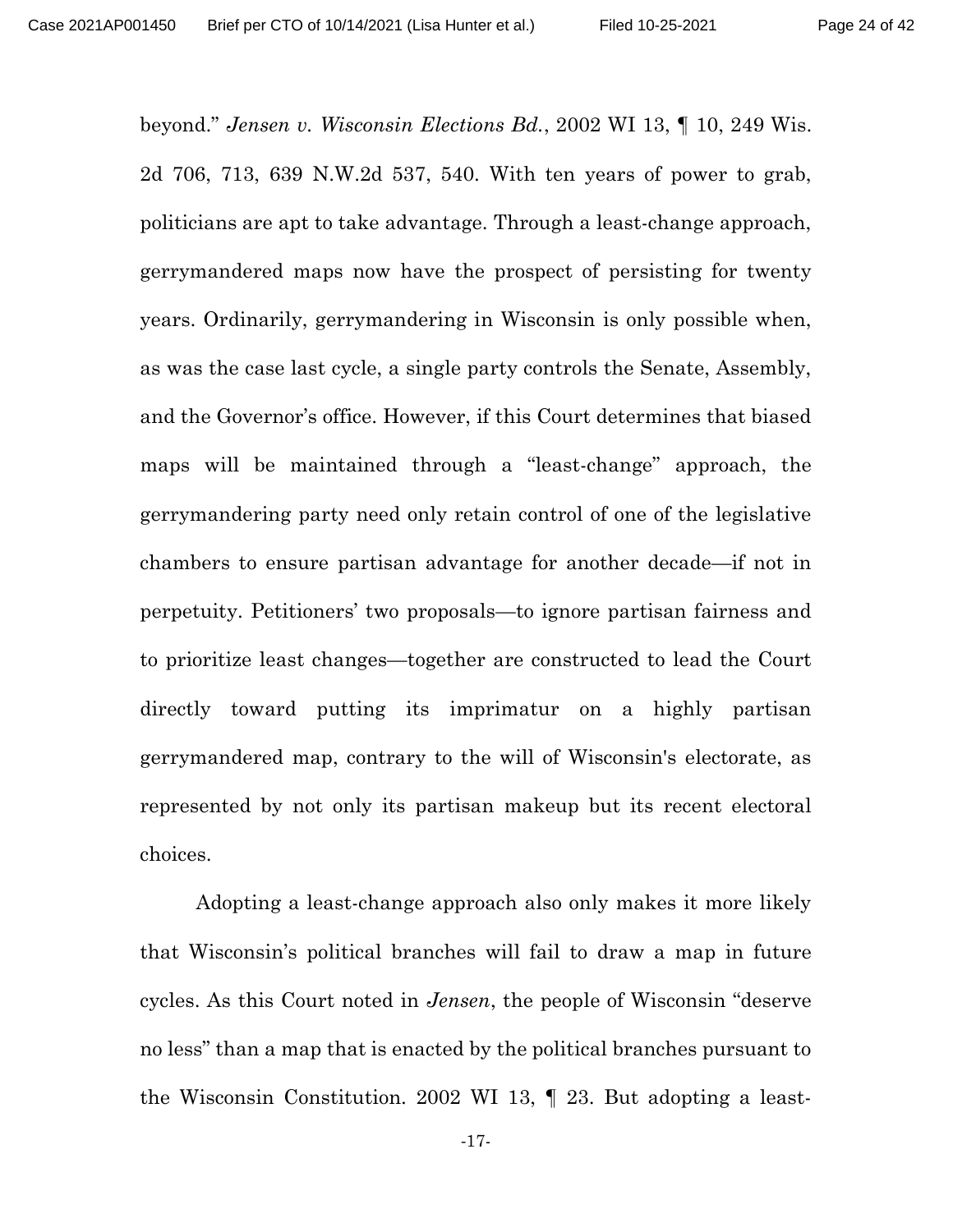change approach rewards parties who force a political impasse to preserve a gerrymandered map. Where, as here, the Governor and Legislature appear unable to reach a deal, this Court should not reward gerrymandering in the same way that it "should not select a plan that seeks partisan advantage." Prosser, 793 F. Supp. at 867.

Ultimately, this Court is simply called upon to apply relevant redistricting criteria to the current distribution of persons in Wisconsin. The parties will approach this task thoughtfully and propose maps that provide equal representation to all Wisconsinites. The Court will examine these maps, analyze how they serve relevant redistricting criteria, and enact a redistricting plan that best serves the myriad of competing considerations that go into redistricting. There is no reason to contort the task before the Court with misguided attachment to a set of maps that all parties agree are no longer acceptable.

## III. The Court should consider the following substantive redistricting criteria.

#### A. Legislative Districts

**Equal population.** Both the United States and Wisconsin Constitutions require Wisconsin's legislative districts to be substantially equal in population. Under the United States Constitution, the Equal Protection Clause "requires that the seats in both houses of a bicameral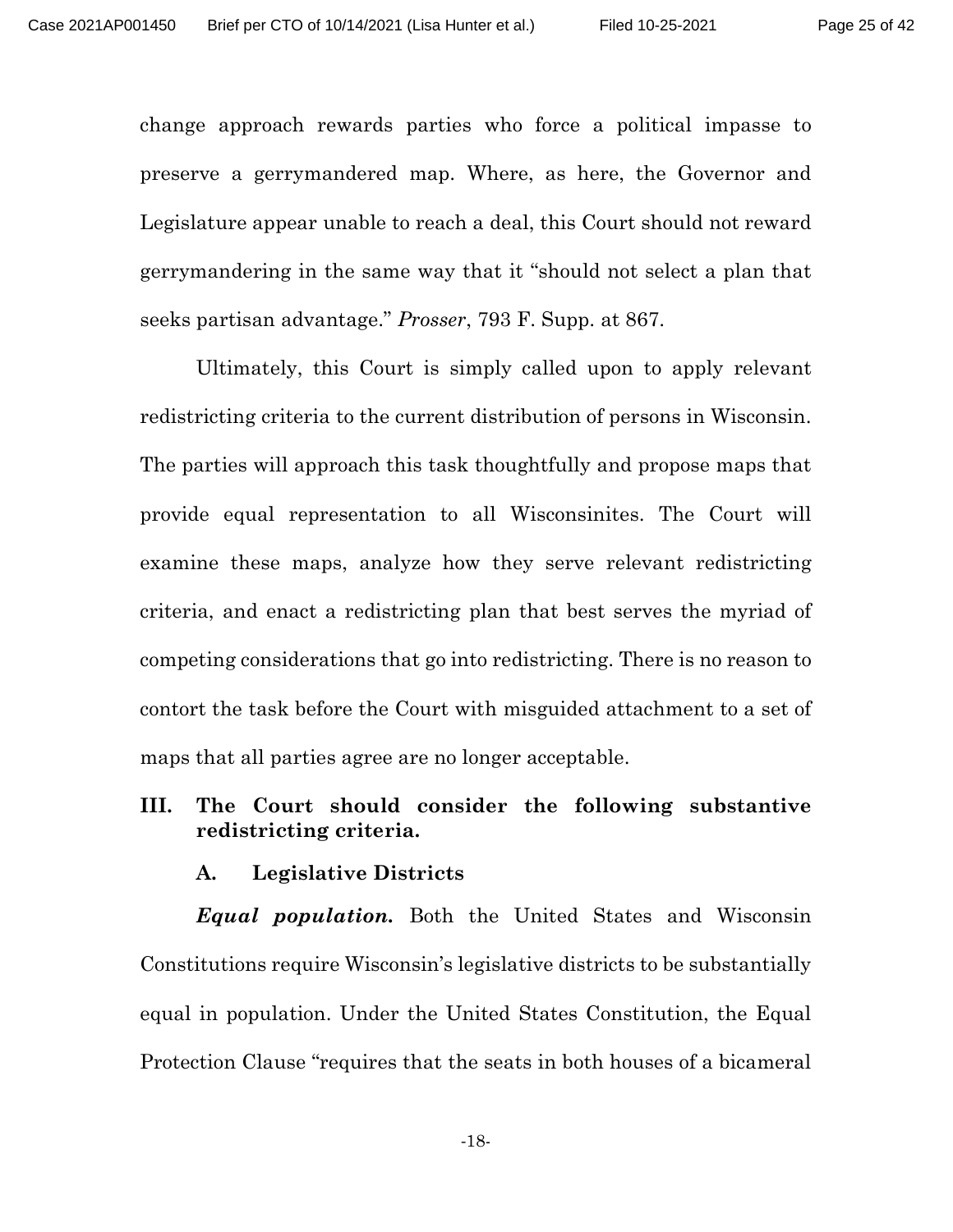state legislature  $\Box$  be apportioned on a population basis." Reynolds v. Sims, 377 U.S. 533, 568 (1964). The Wisconsin Constitution similarly directs that apportionment for the assembly and senate shall occur "after each enumeration by the authority of the United States"—that is, after the decennial census—and shall be apportioned "according to the number of inhabitants," Wis. Const. art. IV, § 3, which the Wisconsin Supreme Court has also interpreted to require substantial population equality. See State ex rel. Reynolds v. Zimmerman, 22 Wis. 2d 544, 565, 126 N.W.2d 551, 563 (1964) (noting "a valid apportionment should be as close as approximation to exactness as possible") (quotation and citation omitted).

While a legislature has *some* discretion with population deviations when it draws legislative districts, when courts redistrict, they are held to a stricter standard in the first instance. See Connor v. Finch, 431 U.S. 407, 414 (1977); Chapman v. Meier, 420 U.S. 1, 26 (1975) (explaining that "[a] court-ordered plan [] must be held to higher standards than a State's own plan"). For that reason, when courts implement their own redistricting plans, they are typically required to achieve *de minimis* population deviations in legislative plans. See Connor, 431 U.S. at 414; Chapman, 420 U.S. at 26-27.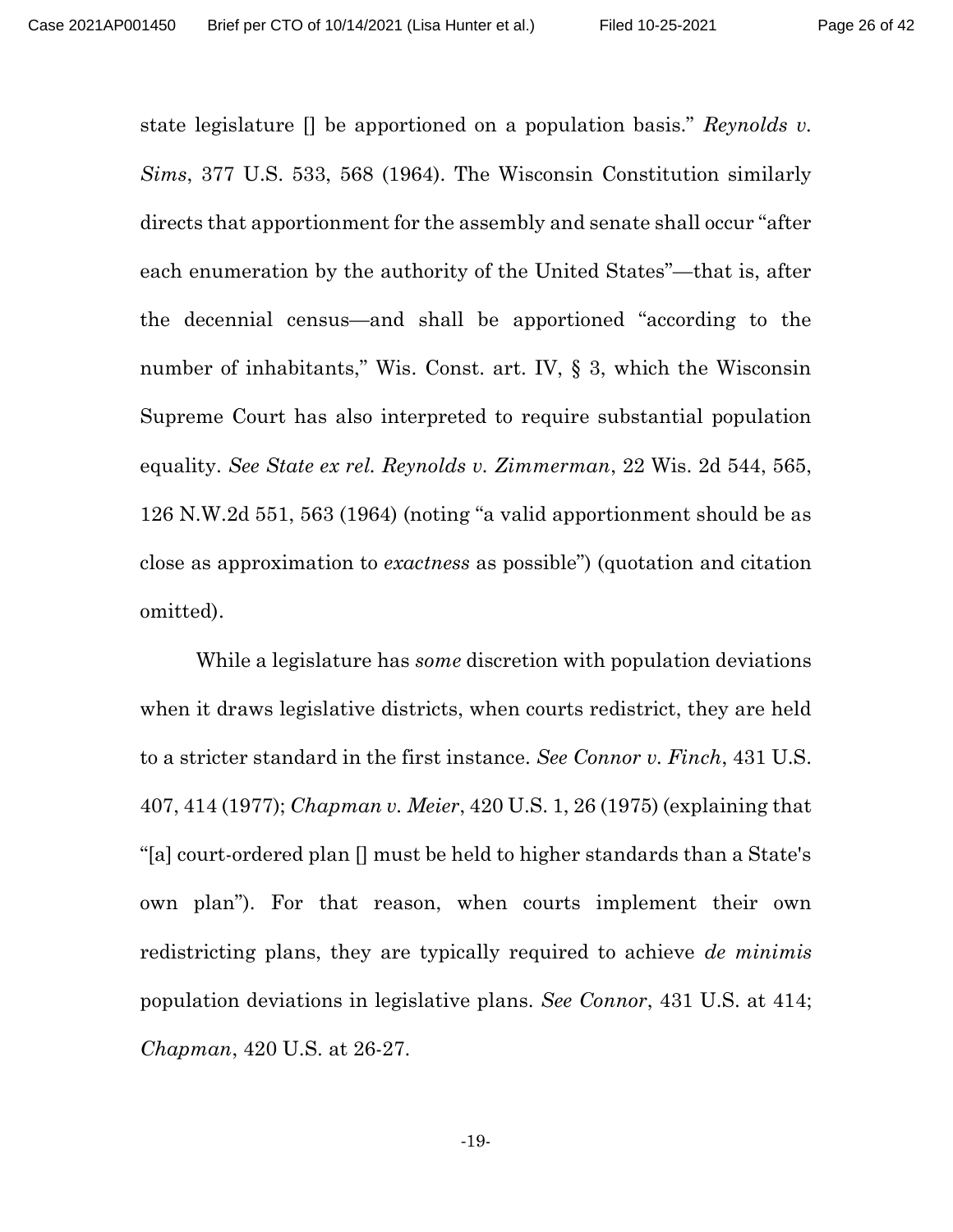When prior courts have resolved Wisconsin's redistricting impasses and implemented new legislative district plans, these courts have similarly strived to achieve *de minimis* population deviations. In the past three decades of resolving Wisconsin's impasses, all courts achieved population deviations in legislative districts of under two percent, and often well under one percent. See Baumgart v. Wendelberger, No. 01-C-0121, 2002 WL 34127471, at \*7 (E.D. Wis. May 30, 2002) (court-ordered plan to resolve impasse had population deviation of 1.48%); Prosser, 793 F. Supp. at 870 (court-ordered plan to resolve impasse had population deviation of .52%); Wisconsin State AFL-CIO v. Elections Bd., 543 F. Supp. 630, 637 (E.D. Wis. 1982) (courtordered plan to resolve impasse had population deviation of .87%).

Consistent with both United States Supreme Court precedent and Wisconsin's impasse history, this Court can and should achieve a population deviation of one percent or less for legislative districts.

Compliance with the Fifteenth and Fourteenth Amendments to the United States Constitution and the Voting Rights Act. Legislative districts should not be drawn with purpose or effect of denying or abridging the voting rights of any United States citizen on account of race, ethnicity, or membership in a language minority group. Consistent with Section 2 of the Voting Rights Act of 1965, 52 U.S.C. §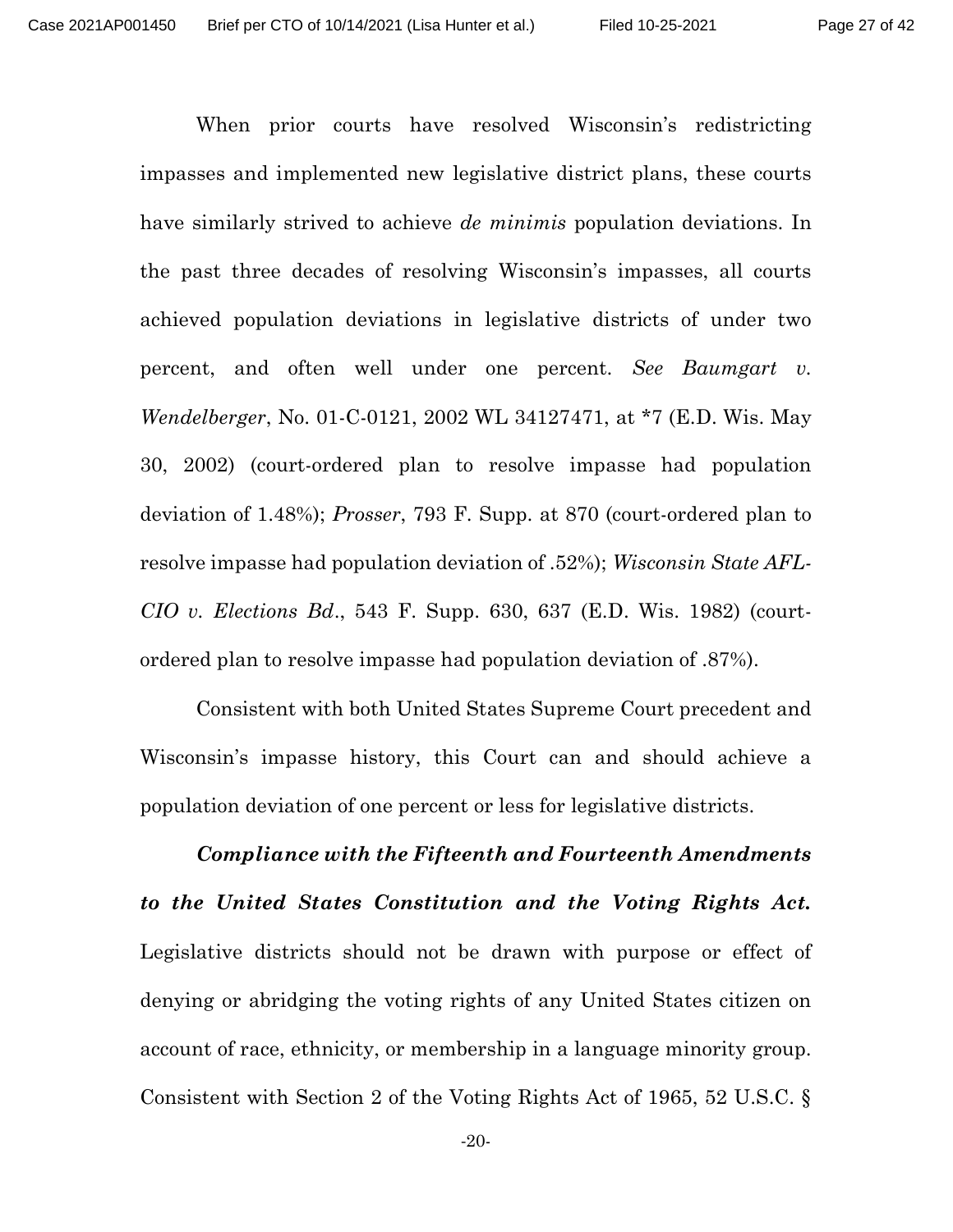10101 et seq., legislative districts must provide minority groups with an equal opportunity to participate in the political process and elect a candidate of their choice, whether alone or in a coalition with others.<sup>7</sup>

Wisconsin had previously been required to draw districts that comply with Section 2 and will be required to do so again. In the 2010 redistricting cycle, for example, a federal court found that Wisconsin's assembly districts in Milwaukee violated Section 2. As a remedy, the court ordered that Assembly Districts 8 and 9 be drawn to give Hispanic citizens the opportunity to elect the candidates of their choice. See Baldus v. Members of Wis. Gov't Accountability Bd., 862 F. Supp. 2d 860, 862 (E.D. Wis. 2012). But for minor adjustments that may need to be made to account for population change in the intervening years, this Court should not disturb the cores of Assembly Districts 8 and 9 so as to comply with the Voting Rights Act.

Moreover, where possible, members of minority groups that constitute less than a voting-age majority of a district's population should have an opportunity to influence the outcome of an election.

<sup>7</sup> Coalitions of minority groups can qualify for Section 2's protections. See, e.g., Holloway v. City of Virginia Beach, No. 2:18- cv-69, 2021 WL 1226554, at \*19–23 (E.D. Va. Mar. 31, 2021) (collecting cases recognizing coalition districts in the Fifth, Eleventh, Second, and Ninth Circuits), appeal docketed, No. 21-1533 (4th Cir. May 5, 2021).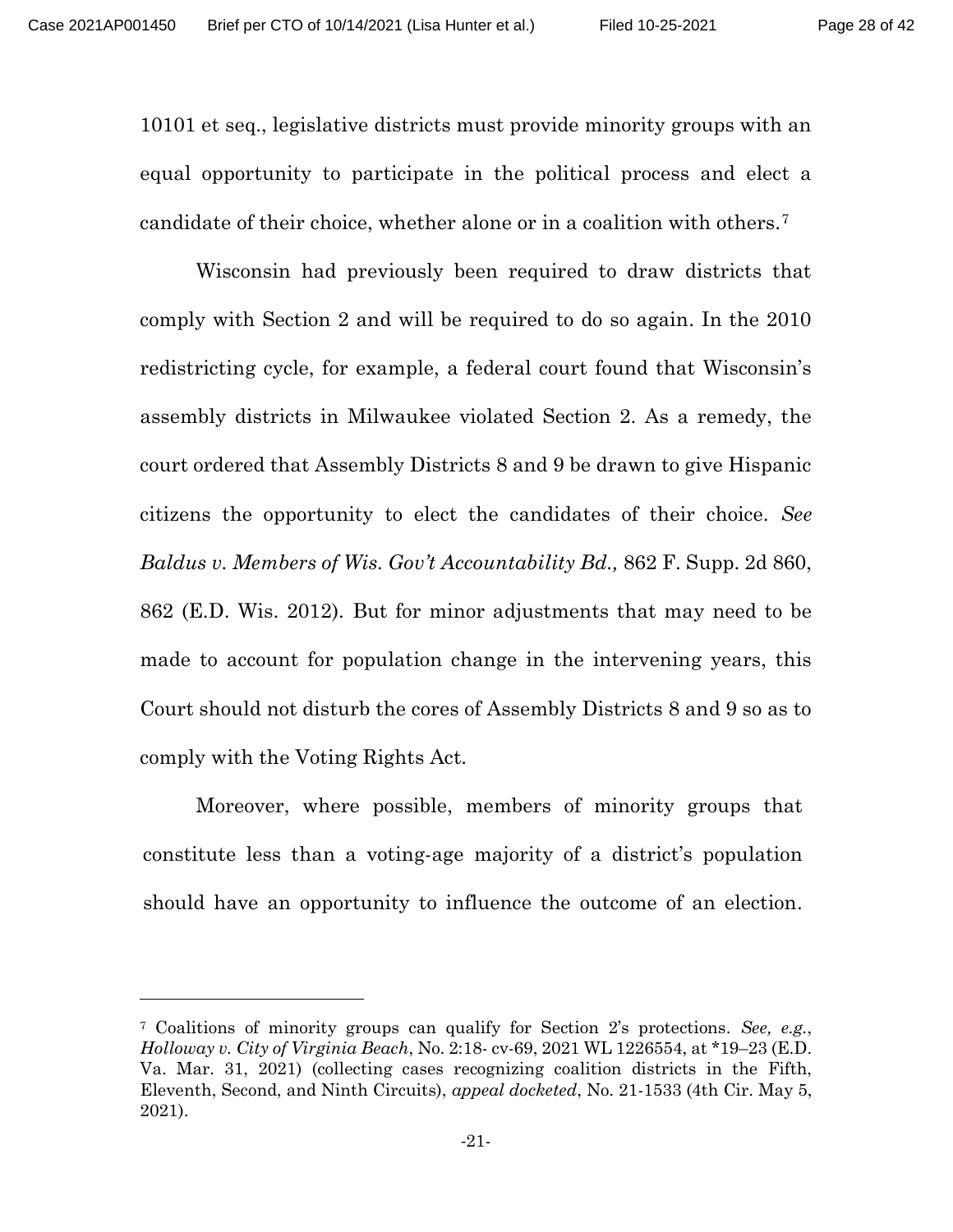While influence districts are not strictly required by the Voting Rights Act, see Bartlett v. Strickland, 556 U.S. 1, 13 (2009) (plurality op.), they are nevertheless a powerful tool for vindicating the promise of political equality enshrined in the Fourteenth and Fifteenth Amendments to the United States Constitution. As the U.S. Supreme Court has observed, influence and crossover districts—where minority voters might not be in the majority but can "work together" with majority voters "toward a common goal"—"can lead to less racial isolation" and increased minority voting strength. *Id.* at 23. Influence districts can also promote another neutral and traditional redistricting criteria—uniting communities of interest—which Petitioners describe separately below.

Notably, each of the three federal courts that resolved Wisconsin's impasse for legislative districts in the 2000, 1990, and 1980 redistricting cycles recognized the value of influence districts and each court-ordered map provided opportunities for different minority groups to exercise influence in their district. See Baumgart, 2002 WL 34127471, at \*7 (creating a Black influence district); Prosser, 793 F. Supp. at 870-71 (creating both a Hispanic influence district and a Black influence district); Wisconsin State AFL-CIO., 543 F. Supp. 630 at 632, 636 (creating a Black influence district and recognizing potential harm in fragmenting the Hispanic community in Milwaukee). This Court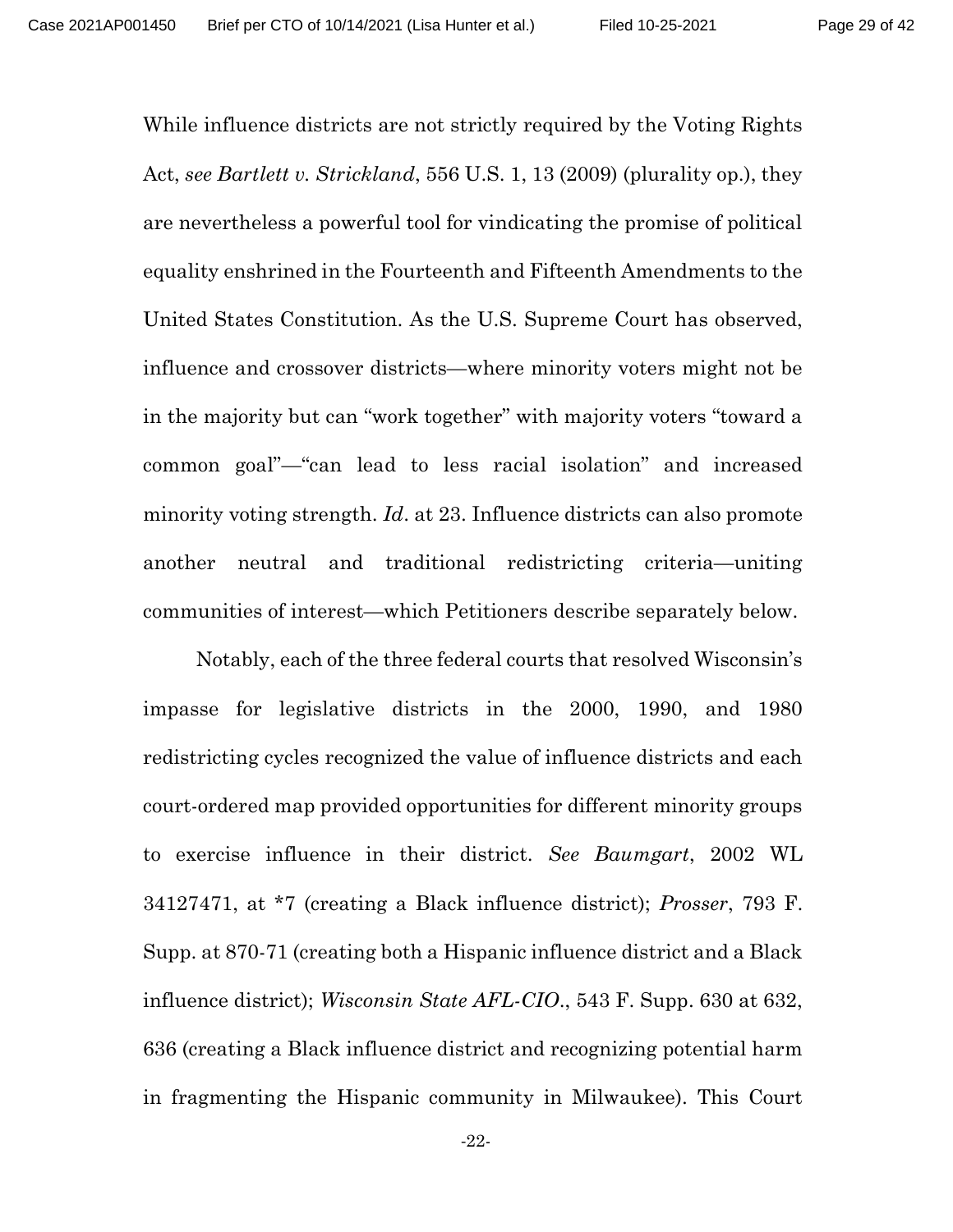should similarly recognize the value in influence districts throughout this process.

Nesting. The Wisconsin Constitution prohibits senate districts from splitting assembly districts, meaning that each senate district must encompass three whole assembly districts. Wis. Const. art. IV, § 5; Wis. Stat. § 4.001. In practice, this means this Court should finalize a constitutional assembly plan and ensure that plan complies with general redistricting principles before finalizing any senate plan.

Contiguity. The Wisconsin Constitution requires legislative districts to be compromised of contiguous territory. Wis. Const. art. IV, §§ 4-5. A contiguous district generally can be defined as one in which "all parts of the district are connected," and is usually measured "by whether it is possible to travel to all parts of a district without ever leaving it." Nat'l Conf. of State Legislatures, Redistricting Law 2020 77 (2019). While perfect contiguity has not been required in certain instances in Wisconsin to accommodate islands of cities to which they belong, see Prosser, 793 F. Supp. at 866, this Court should otherwise demand contiguous legislative districts.

**Convenience.** The Wisconsin Constitution specifically requires senate districts to be organized of "convenient" territory. Wis. Const. art. IV, § 5. While the Wisconsin Supreme Court has never defined what it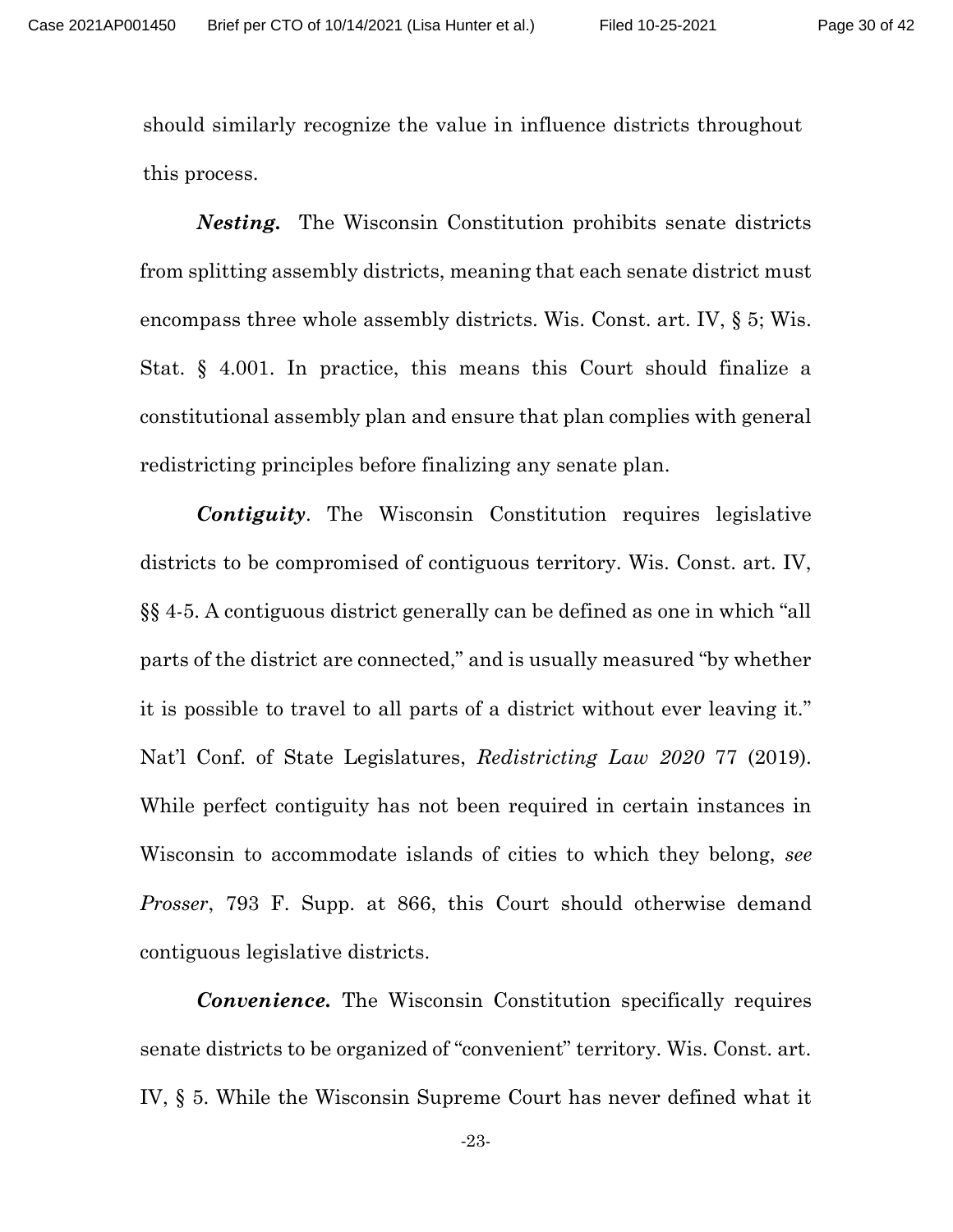means for a senate district to be "convenient," neighboring states with this requirement have interpreted it to mean "[w]ithin easy reach; easily accessible."  $LaComb\ v.$  Growe, 541 F. Supp. 145, 150 (D. Minn.) (threejudge panel) (quoting Convenient, The Compact Edition of the Oxford English Dictionary (1971)), aff'd sub nom. Orwoll v. LaComb, 456 U.S. 966 (1982)). Generally speaking, this requirement means that Wisconsin's senate districts should be compact and not unnecessarily meander.

Compactness. The Wisconsin Constitution requires assembly districts to be "in as compact form as practicable." Wis. Const. art. IV, § 4. Compactness refers to the shape of a district; bizarrely shaped and irregularly shaped districts are generally to be avoided. See Nat'l Conf. of State Legislatures, Redistricting Law 2020 76 (2019). While courts may use the "eyeball test" to consider whether a district is compact, there are also a variety of statistical tests that can be used to measure compactness. See id.

While there is not a specific requirement under the Wisconsin Constitution for senate districts to be compact, they are required to be "convenient," see supra at 25, which in itself suggests a measure of compactness. In any event, no court that has resolved Wisconsin's impasse disputes in modern history has suggested that Wisconsin's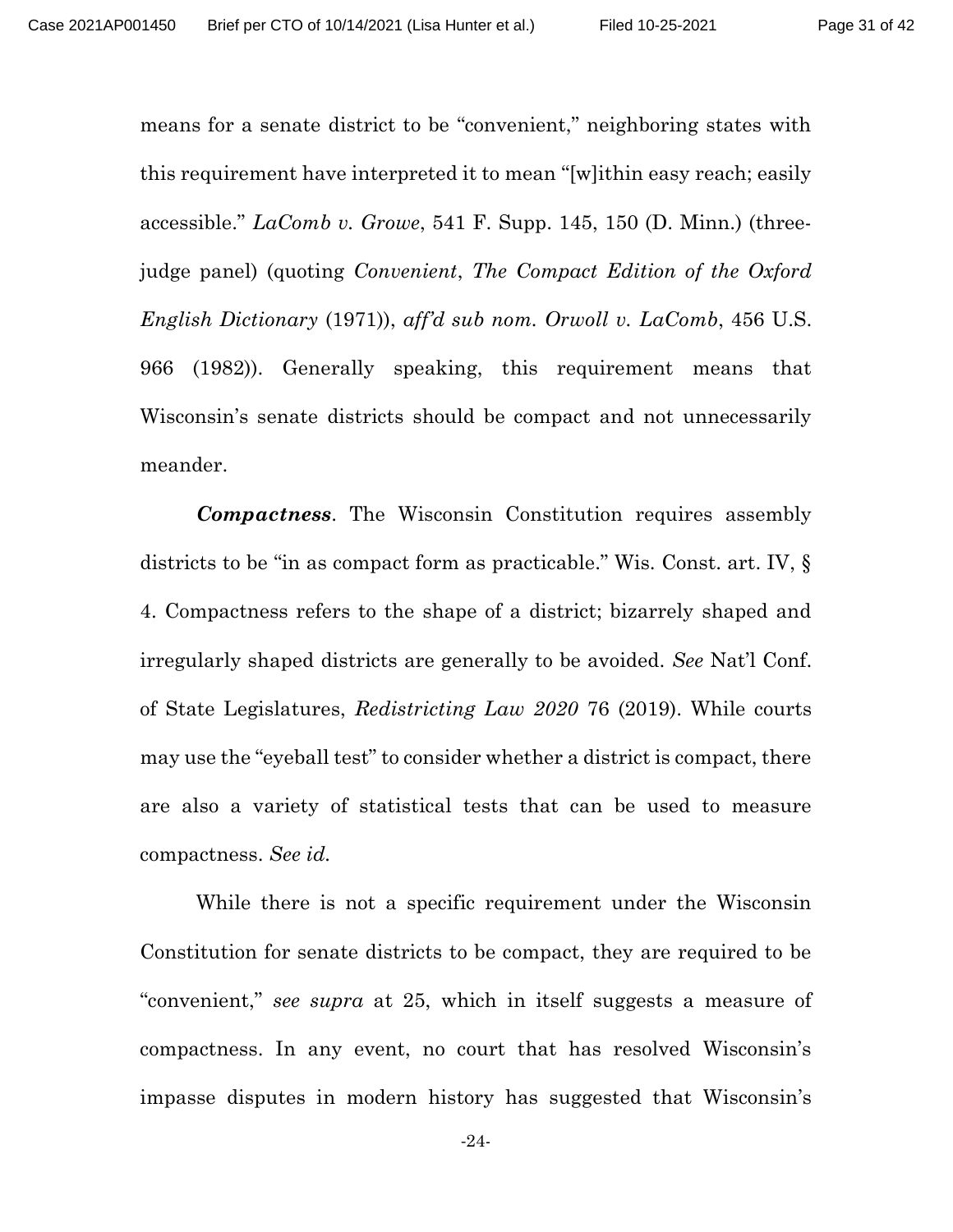senate districts would be excused from a general compactness requirement. See Baumgart, 2002 WL 34127471 at \*4 (considering compactness in proposed senate districts); Prosser, 793 F. Supp. at 870 (same); Wisconsin State AFL-CIO, 543 F. Supp. At 634 (considering compactness generally for legislative districts). A compactness requirement for senate districts makes sense here: compactness is a traditional redistricting principle, see Shaw v. Reno, 509 U.S. 630 (1993), and courts are held to a high standard when redistricting in their own right, see supra at 21.

Consistent with the Wisconsin Constitution, traditional redistricting principles, and past practice, this Court should require Wisconsin's legislative districts to be as compact as practicable.

Maintenance of political divisions including counties, precinct, town or ward lines. The Wisconsin Constitution requires assembly districts "to be bounded by county, precinct, town or ward lines." Wis. Const. art. IV, § 4. Despite this requirement, courts resolving Wisconsin's impasses have held that some political boundaries (particularly county boundaries) may inevitability need to be split to achieve basic population equality in districts. See Baumgart, 2002 WL 34127471, at \*3. Where possible however, wards should be kept whole. See id. (recognizing the requirement in the Wisconsin Constitution that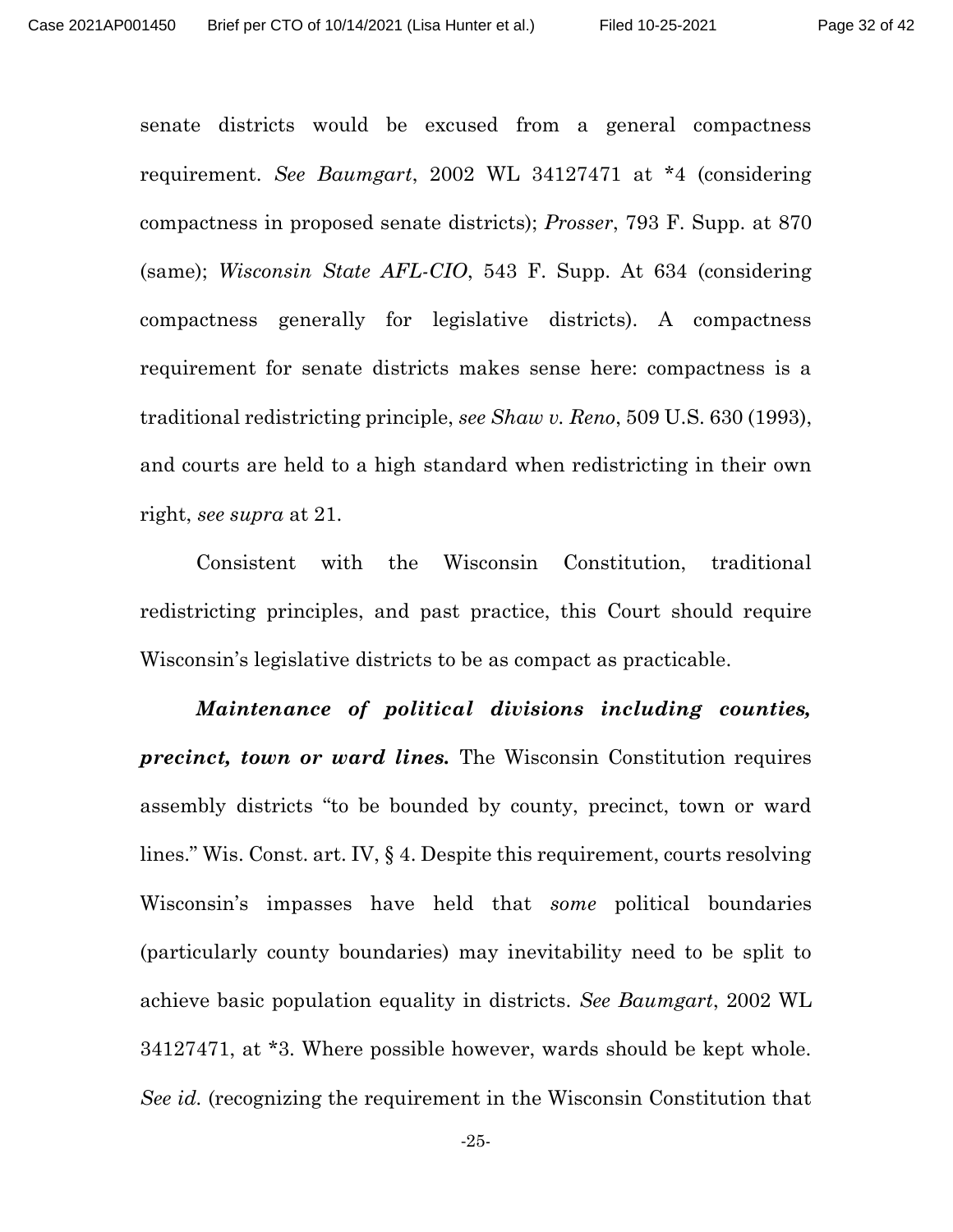wards "be kept whole where possible" and that Wisconsin's 1992 and 1982 court-drawn plans "did not divide any wards in their respective reapportionment plans").

Notably, Wisconsin's local governments are in the process of redrawing new ward boundaries to account for the 2020 census data as required by Wisconsin statutes. See Wis. Stat.  $\S 5.15(1)(a)(2)$ . Because wards will be the basic building block of Wisconsin's assembly and senate plans, this Court should wait to redistrict until ward boundaries are finalized, which is expected to be completed by the end of November 2021.<sup>8</sup>

Unite identifiable communities of interest. While it is not a requirement under the Wisconsin Constitution, preserving communities of interest in drawing political boundaries is a traditional redistricting criterion that this Court should account for in drawing new maps. See League of United Latin Am. Citizens v. Perry, 548 U.S. 399, 433 (2006) (explaining that "maintaining communities of interest" is a traditional redistricting principle) (citations omitted); *Miller v. Johnson*, 515 U.S. 900, 916 (1995) (including respect for "communities defined by actual shared interests" in list of "traditional race-neutral districting

<sup>&</sup>lt;sup>8</sup> See Wisconsin League of Municipalities, 2021 County and Municipal Redistricting Timeline, available at: https://lwm-info.org/1648/Redistricting.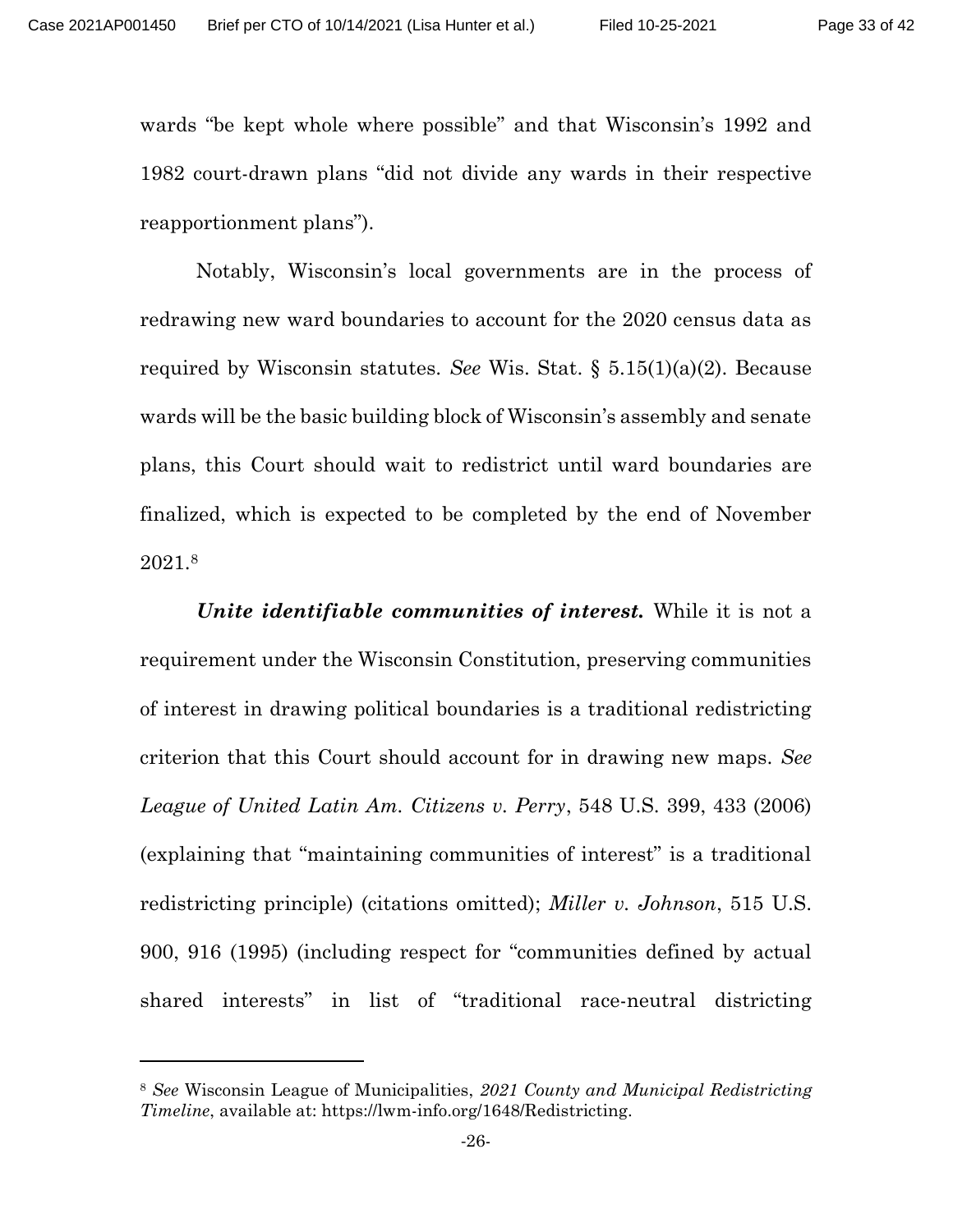principles"). Notably, the People's Maps Commission has also identified uniting communities of interest as an important redistricting priority.<sup>9</sup>

Communities of interest may include, but are not limited to, groups of Wisconsinites with clearly recognizable similarities of social, geographic, regional, cultural, historic, ethnic, socioeconomic, occupational, trade, transportation, or other interests. To determine identifiable communities of interest, this Court should consider citizen testimony submitted to the People's Maps Commission, which has compiled citizen testimony in a documented record.10 This Court could also separately accept affidavits in this proceeding from Wisconsinites describing the important communities of interest that should be considered in a new redistricting plan.

 Historically, when courts have drawn Wisconsin's new redistricting plans after an impasse, they have always considered communities of interest in doing so. See Baumgart, 2002 WL 34127471, at \*7 (explaining court was guided by principle of "uniting communities of interest" and relied on affidavits submitted by parties to determine those communities); Wisconsin State AFL-CIO., 543 F. Supp. 630 at 636

<sup>&</sup>lt;sup>9</sup> See The People's Maps Commission, Criteria for Drawing Districts, available at: https://evers.wi.gov/Documents/PMCCriteriaMemoFINAL.pdf

<sup>&</sup>lt;sup>10</sup> See The People's Maps Commission, *Written Testimony*, available at: https://govstatus.egov.com/peoplesmaps/work-records.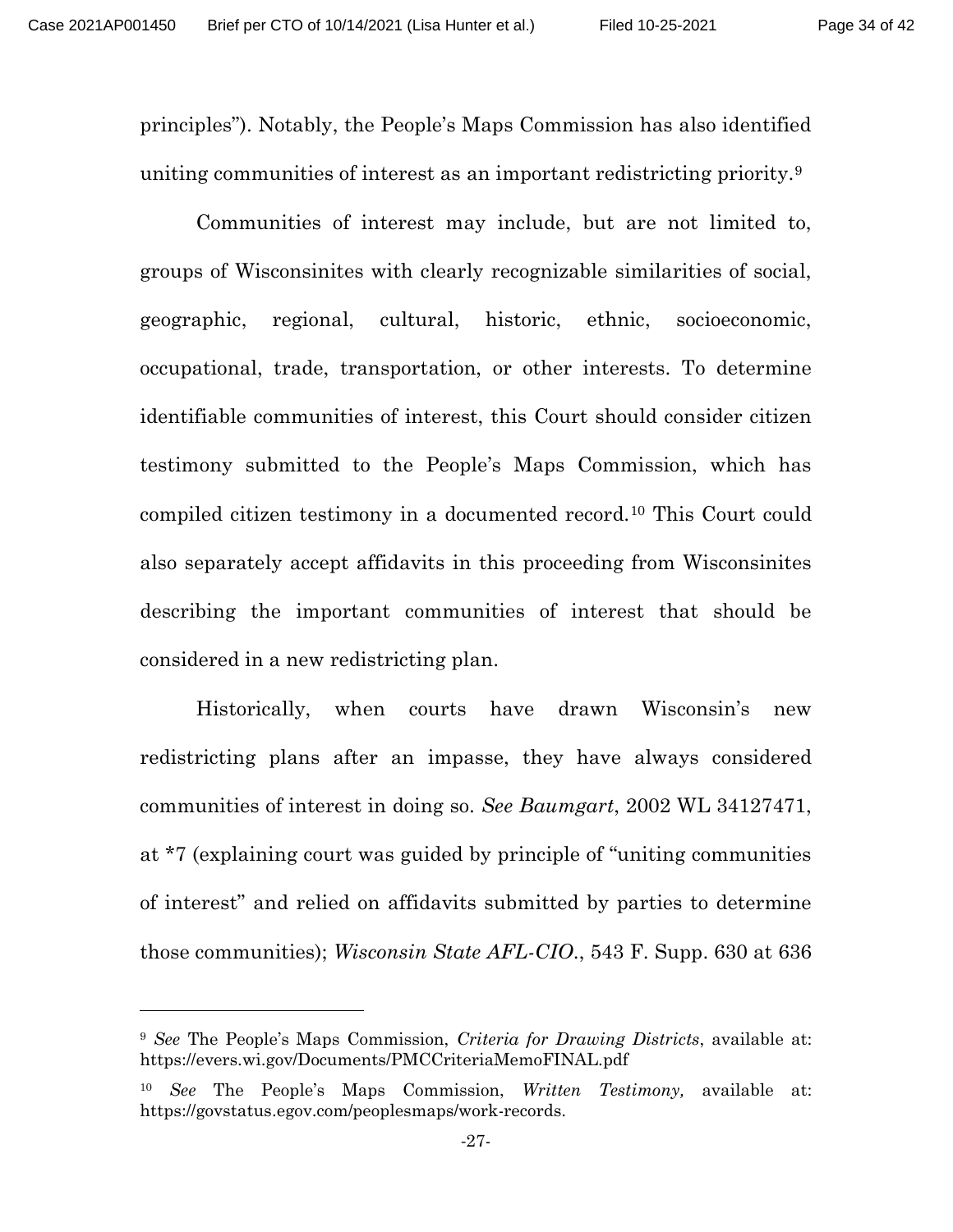(recognizing the importance "of preserving identifiable communities of interest in redistricting"); see also id. at 637-38 (identifying important communities of interest represented in court-drawn plan). As the Prosser Court explained during Wisconsin's 1990 cycle impasse, "[t]o be an effective representative, a legislator must represent a district that has a reasonable homogeneity of needs and interests." 793 F. Supp. at 863.

 Fellow state courts in impasse cases have also found preserving communities of interest to be an important value when implementing a new redistricting plan. In Minnesota, for example, a state that regularly has court-drawn maps due to impasses, the courts frequently consider preserving communities of interest when drawing new plans. See, e.g., Order Stating Redistricting Principles and Requirements for Plan Submissions at 6-7, 9, Hippert v. Ritchie, No. A11-152 (Minn. Special Redistricting Panel Nov. 4, 2011).

 For all of these reasons, this Court should similarly consider communities of interest when implementing Wisconsin's new legislative plans.

Representational fairness This Court should also specifically consider the partisan impact of any plan it intends to adopt. For this Court's sake, Petitioners will not repeat briefing and instead direct this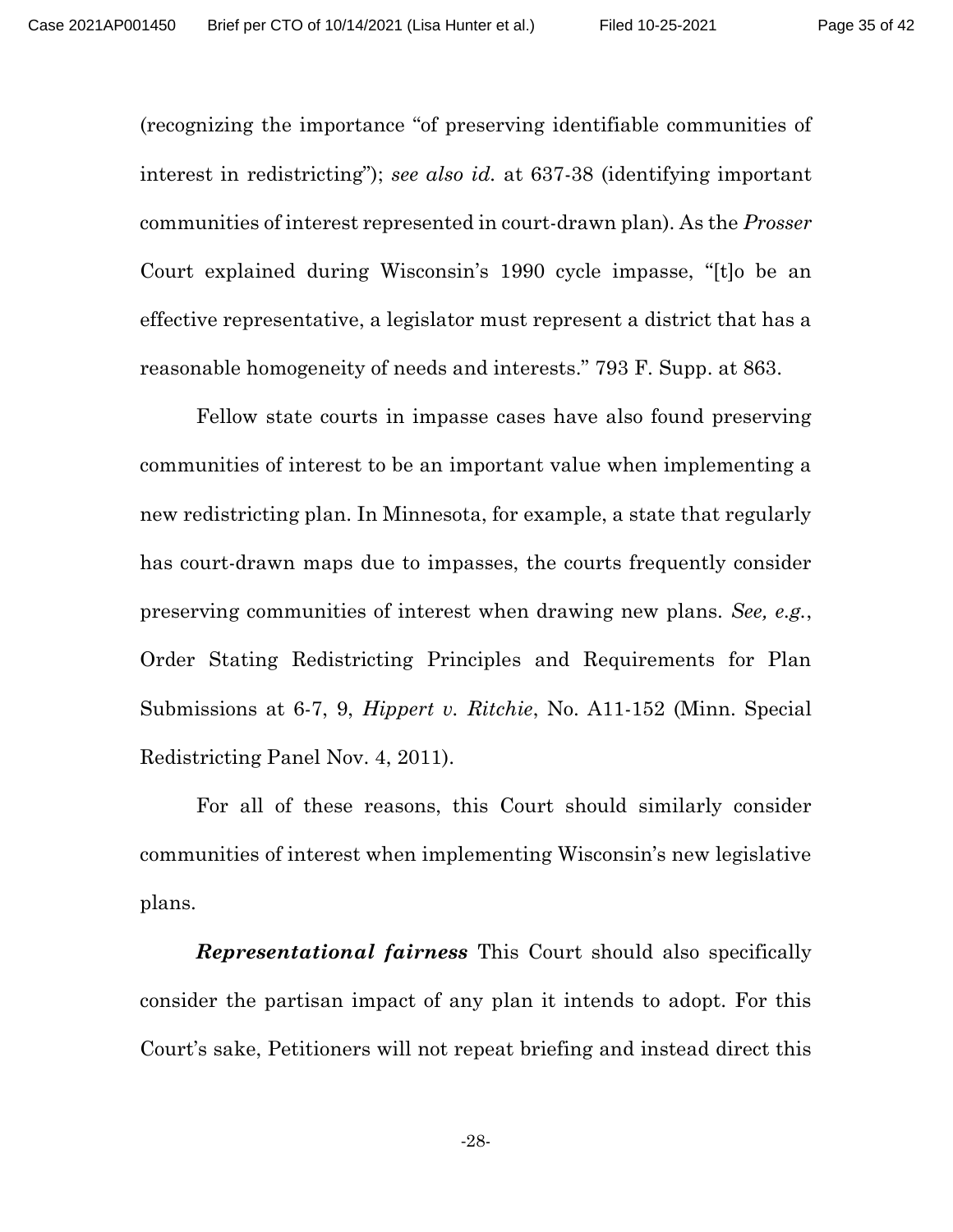court to the arguments presented in Section II on why this factor should be considered in implementing new legislative maps.

#### B. Congressional Districts

Many of the factors that this Court should consider in drawing legislative districts should similarly apply to congressional districts in the event this Court determines it has jurisdiction to implement a new congressional plan.<sup>11</sup>

Where the same factors or similar arguments apply to congressional districts, the Hunter Petitioners simply refer the Court to the argument made in Section III(A). The Hunter Petitioners also specifically note where the standards for congressional districts do and should diverge from the standards the Court should consider for legislative districts.

**Equal population.** The United States Constitution requires that congressional districts be nearly equal in total population as practicable. See U.S. Const. art. I, § 2. As compared to legislative districts, congressional districts are held to a stricter standard of population equality. See Karcher v. Daggett, 462 U.S. 725 (1983); Kirkpatrick v.

<sup>&</sup>lt;sup>11</sup> As the *Hunter* Petitioners have previously argued, the Court should not recognize a claim for congressional malapportionment under article IV of the Wisconsin Constitution. See Omnibus Petition at 57 n. 7.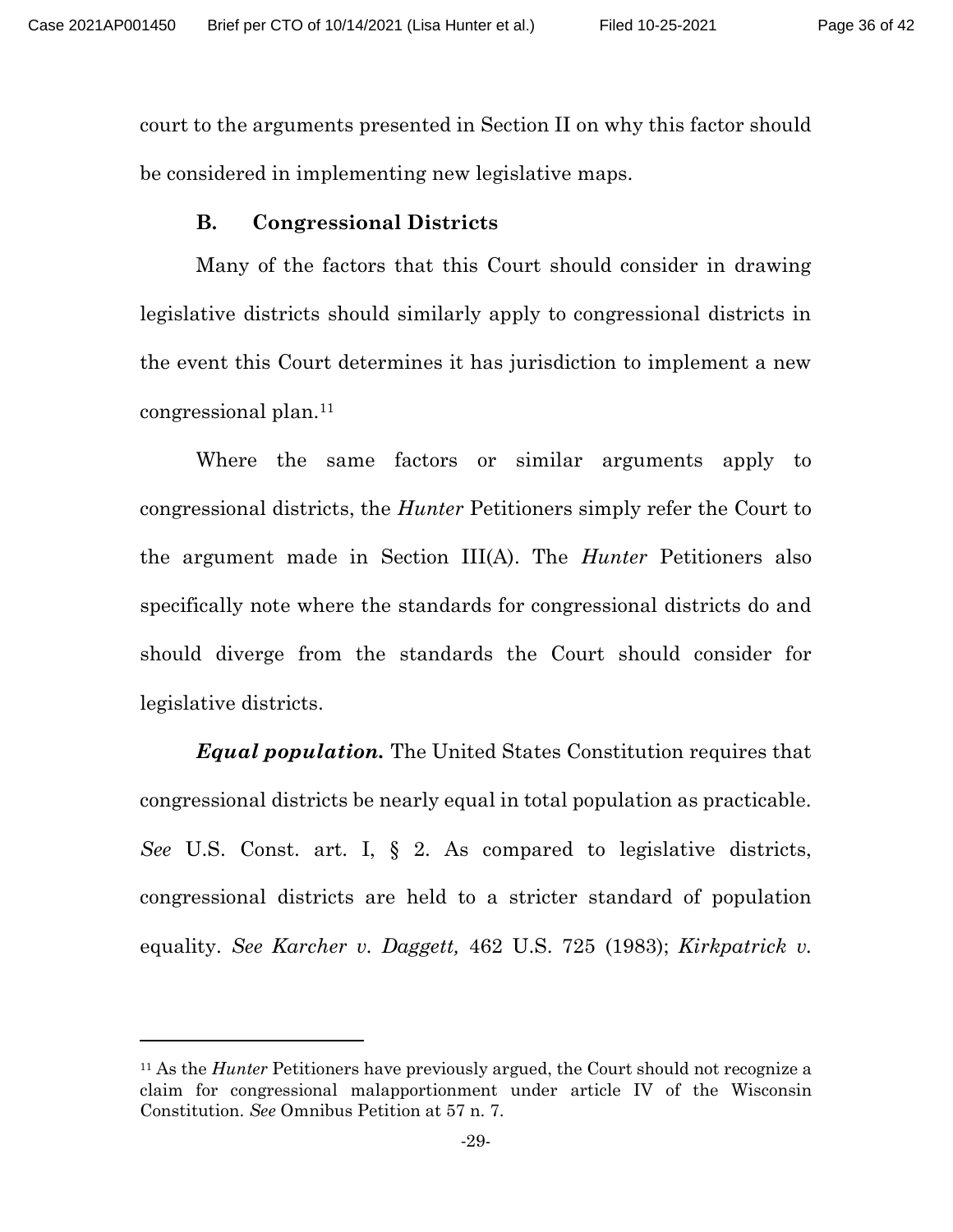Priesler, 394 U.S. 526, 530-31 (1969) (requiring that the State make a good-faith effort to achieve precise mathematical equality). Of course, because a court-ordered redistricting plan must conform to a higher standard of population equality than a redistricting plan created by a legislature, Abrams v. Johnson, 521 U.S. 74, 98 (1997), absolute population equality should be the goal for congressional districts.

Compliance with the Fifteenth and Fourteenth Amendments to the United States Constitution and the Voting Rights Act. Just as with legislative districts, congressional districts cannot be drawn with purpose or effect of denying or abridging the voting rights of any United States citizen on account of race, ethnicity, or membership in a language minority group.

Contiguity, Compactness, and Uniting Communities of Interest. While the Wisconsin Constitution and the federal Constitution do not impose any additional requirements on Wisconsin's congressional districts, each of these factors are traditional redistricting criteria and should be required by this Court. See, e.g., Shaw, 509 U.S. at 646-47 (identifying contiguity and compactness as traditional districting principles); Perry, 548 U.S. at 433 (identifying "maintaining communities of interest" as traditional redistricting principle); Miller, 515 U.S. at 916 (same); see also Nat'l Conf. of State Legislatures,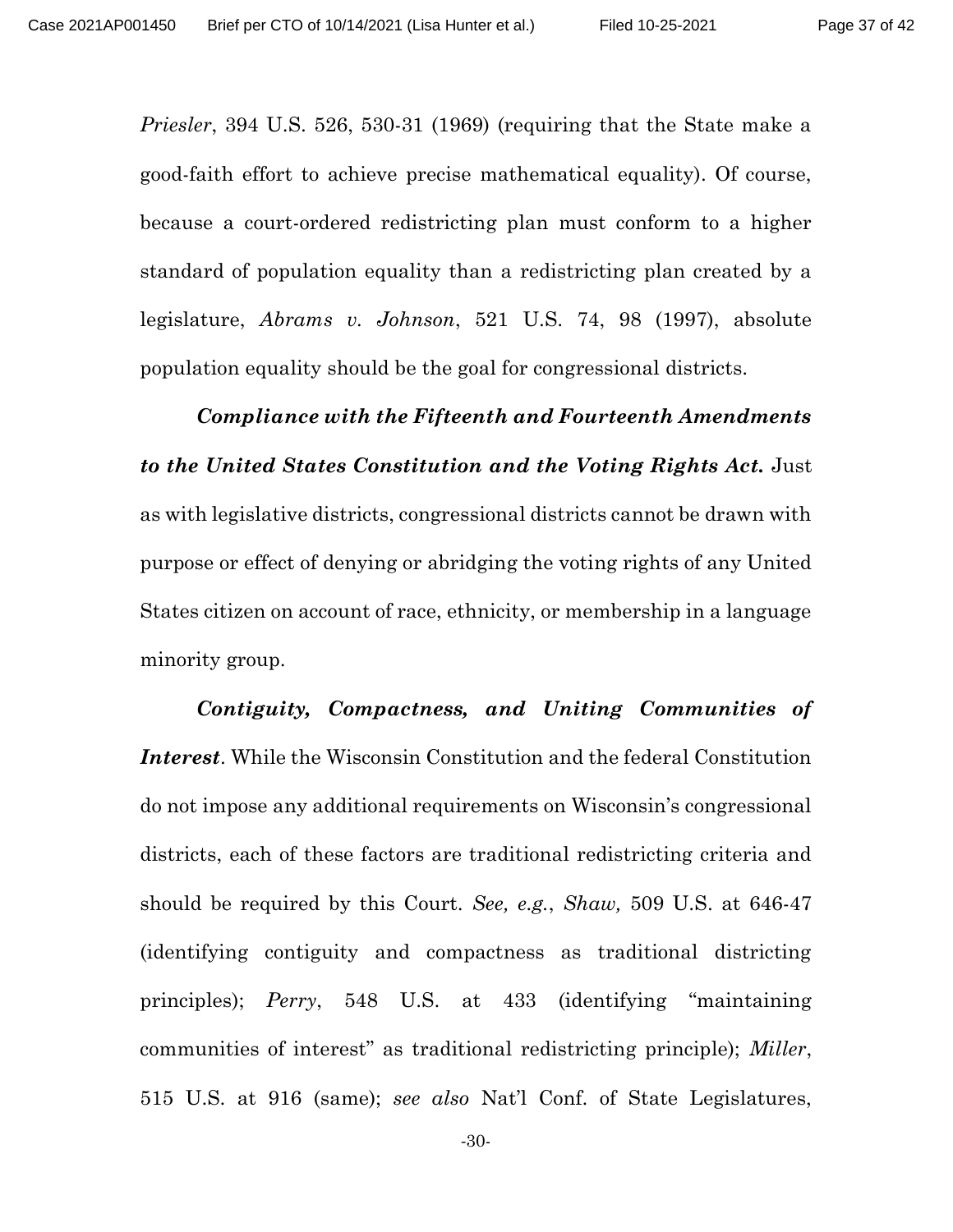Redistricting Law 2020 75-79 (2019) (identifying all three principles as traditional redistricting principles).

Moreover, these principles are ones that courts regularly deploy when drawing congressional maps in impasse litigation. See, e.g., Order Re: Redistricting, Guy v. Miller, No. 11-OC-00042-1B (1st Jud. Dist., Carson City Sept. 21, 2011) (Nevada court in impasse case considering contiguity, compactness, and preserving communities of interest in drawing new congressional districts); Order Stating Redistricting Principles and Requirements for Plan Submissions at 6-7, 9, *Hippert v.* Ritchie, No. A11-152 (Minn. Special Redistricting Panel Nov. 4, 2011) (Minnesota court in impasse case considering contiguity, "convenience," and communities of interest in drawing new congressional districts); Order of Referral to Magistrate Judges, ECF No. 133, Favors v. Cuomo, No. 1:11-cv-05632 (E.D.N.Y. Feb. 28, 2012) (court in New York impasse case considering contiguity, compactness, and communities of interest in drawing new congressional districts).

There is no reason for this Court to stray from these traditional factors in implementing a new congressional plan for Wisconsin.

Representational fairness. Just as with legislative districts, this Court should also specifically consider the partisan impact of any plan it intends to adopt. For this Court's sake, Petitioners will not repeat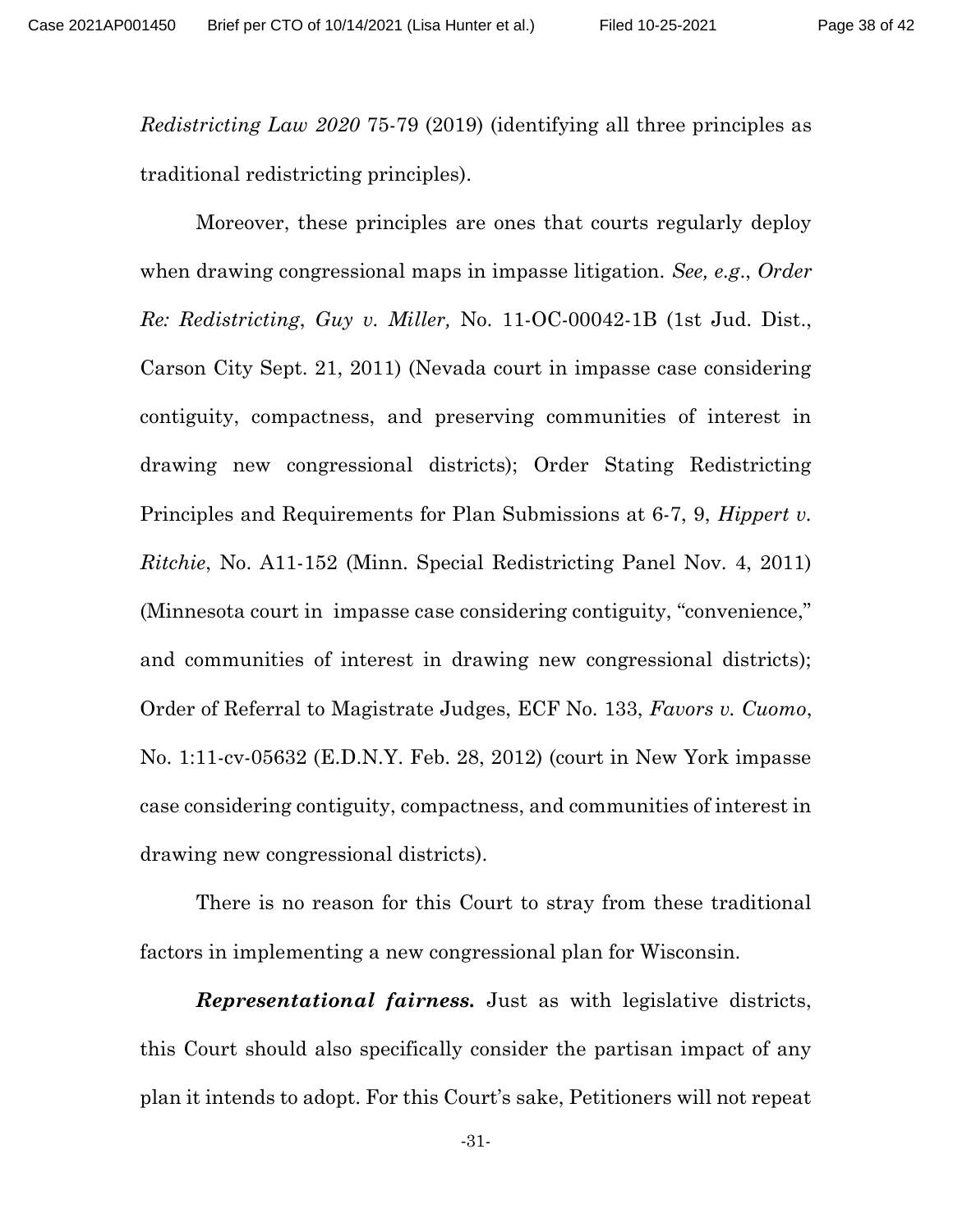briefing and instead direct this court to the arguments presented in Section II on why this factor should be considered in implementing new congressional maps.

## IV. This Court should appoint a special master and consider proposed plans from the parties.

Once the Court identifies the relevant redistricting criteria, the Court should establish a deadline for all parties to submit proposed maps that comply with those criteria and accompanying reports that explain the proposed maps' key features. Each party should also be given an opportunity to respond to maps and reports submitted by other parties.

The Court should appoint a special master, such as a retired judge or experienced academic, to evaluate the proposed maps and identify the submission that best complies with the prescribed criteria. This approach is common when courts are tasked with adopting new redistricting plans. See, e.g., Larios v. Cox, No. 1:03-cv-693-CAP, ECF No. 189 at 2-3 (N.D. Ga. Mar. 1, 2004) (appointing as special master the Honorable Joseph Hatchett, a former justice of the Florida Supreme Court and a former judge on the Fifth and Eleventh Circuits); Navajo Nation v. Ariz. Indep. Redistricting Comm'n, 230 F. Supp. 2d 998, 1004 (D. Ariz. 2002) (appointing Professor Bruce Cain as special master "to evaluate evidence submitted by the parties in support of their proposed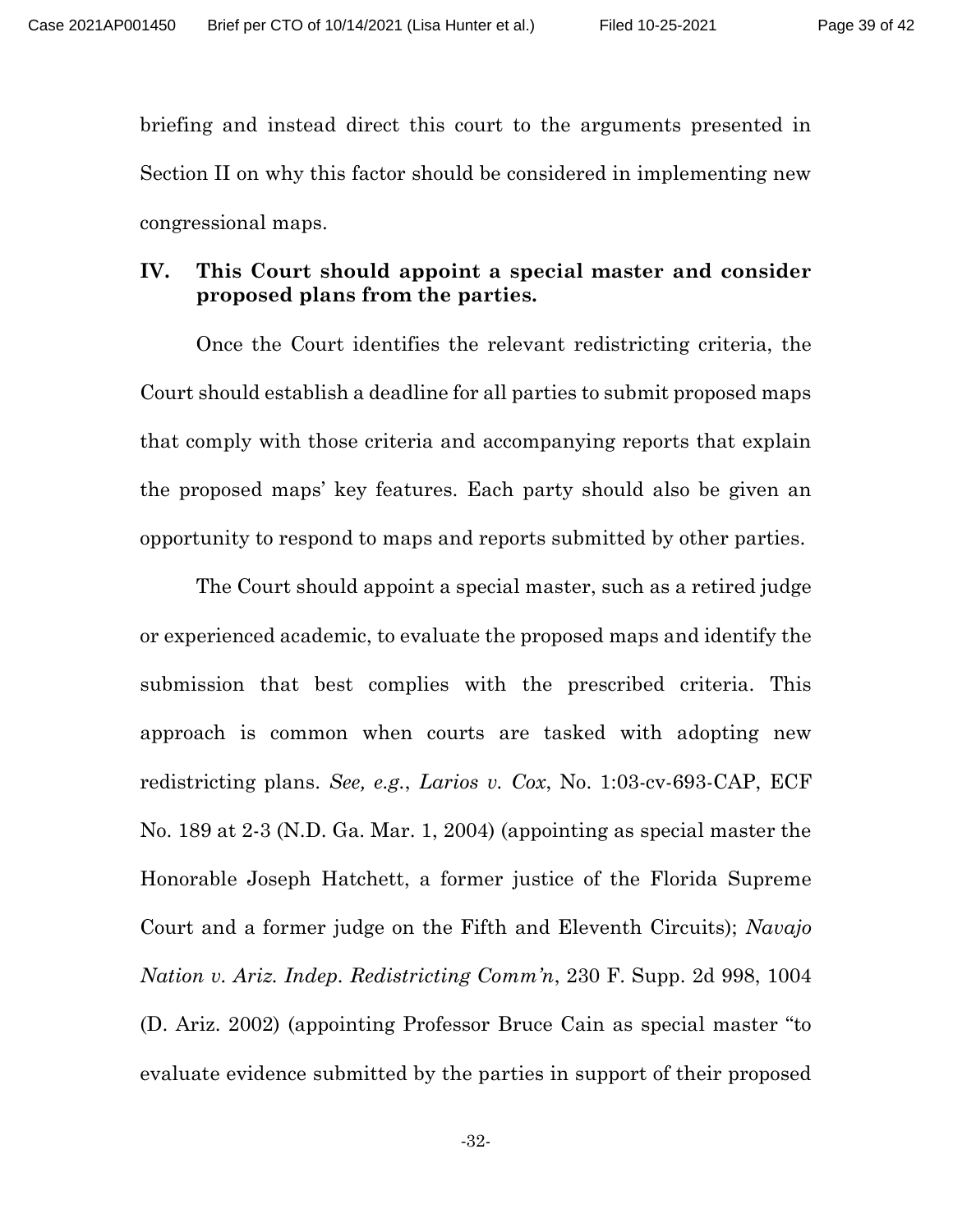Page 40 of 42

redistricting plans, and to assist the Court, if necessary, in developing a legal plan"); Anthony v. Michigan,  $35$  F. Supp. 2d 989, 1000 (E.D. Mich. 1999) (appointing Professor Richard Pildes to serve as independent expert to court); In re Apportionment of State Legislature-1992, 439 Mich. 715, 724 n.31 (1992) (appointing current and former judges as special masters to assist in drawing Michigan's reapportionment plans). The Court should solicit submissions from the parties on potential suggestions for special masters in this case.

 After the special master recommends a map for this Court to adopt, the parties should be given an opportunity to brief in support of or in opposition to the recommended plan. This Court should then adopt the recommended plan, with or without modifications, or instruct the special master on any further factfinding that would benefit the Court's consideration.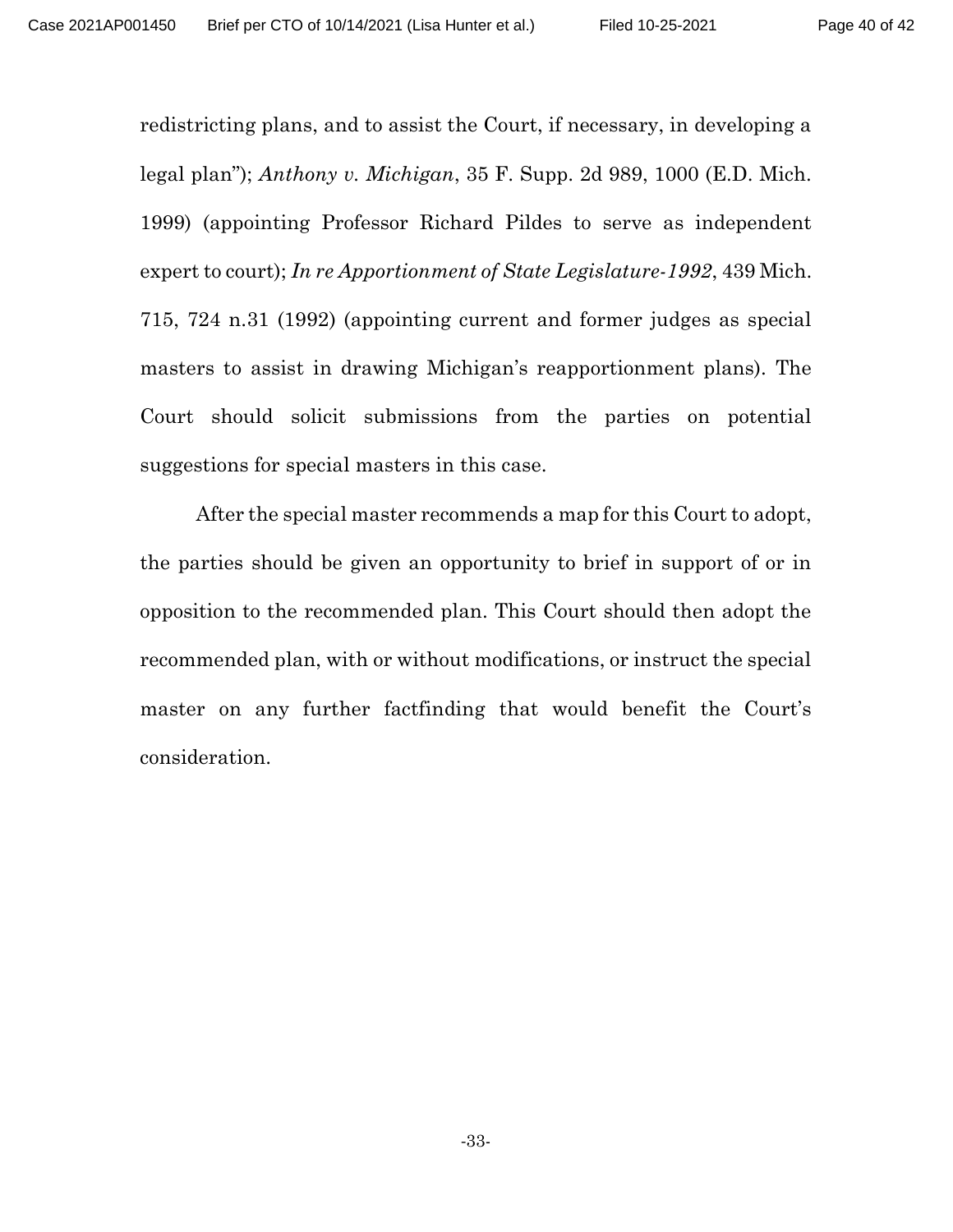## Dated this 25th day of October, 2021.

#### Respectfully Submitted,

#### /s/ William K. Hancock

Charles G. Curtis, Jr. Bar No. 1013075 PERKINS COIE LLP 33 E Main St, Ste 201 Madison, Wisconsin 53703-3095 608.663.7460 CCurtis@perkinscoie.com Attorney for Hunter Intervenor-Petitioners

Aria C. Branch\* Jacob D. Shelly\* Christina A. Ford\* William K. Hancock\* ELIAS LAW GROUP LLP 10 G St., NE, Suite 600 Washington, D.C. 20002 ABranch@elias.law JShelly@elias.law CFord@elias.law WHancock@elias.law Attorneys for Hunter Intervenor-Petitioners

\*Admitted Pro Hac Vice